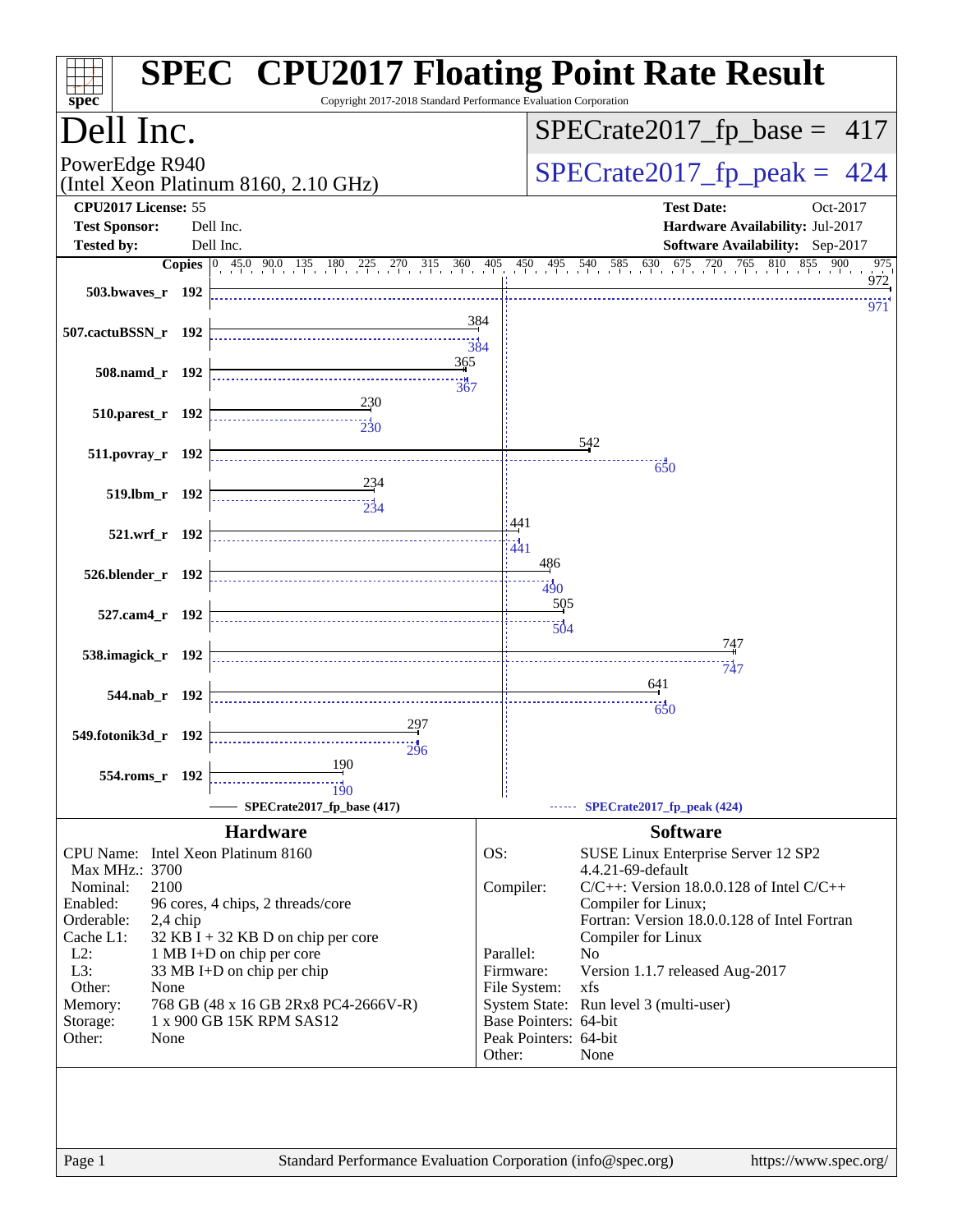#### **[spec](http://www.spec.org/) [SPEC CPU2017 Floating Point Rate Result](http://www.spec.org/auto/cpu2017/Docs/result-fields.html#SPECCPU2017FloatingPointRateResult)** Copyright 2017-2018 Standard Performance Evaluation Corporation

#### Dell Inc.

# $SPECTate2017_fp\_base = 417$

(Intel Xeon Platinum 8160, 2.10 GHz) PowerEdge R940<br>(Intel Xeon Platinum 8160 2.10 GHz)  $\begin{array}{c|c}\n\text{SPECrate2017\_fp\_peak = 424}\n\end{array}$ 

**[CPU2017 License:](http://www.spec.org/auto/cpu2017/Docs/result-fields.html#CPU2017License)** 55 **[Test Date:](http://www.spec.org/auto/cpu2017/Docs/result-fields.html#TestDate)** Oct-2017 **[Test Sponsor:](http://www.spec.org/auto/cpu2017/Docs/result-fields.html#TestSponsor)** Dell Inc. **[Hardware Availability:](http://www.spec.org/auto/cpu2017/Docs/result-fields.html#HardwareAvailability)** Jul-2017

**[Tested by:](http://www.spec.org/auto/cpu2017/Docs/result-fields.html#Testedby)** Dell Inc. **[Software Availability:](http://www.spec.org/auto/cpu2017/Docs/result-fields.html#SoftwareAvailability)** Sep-2017

#### **[Results Table](http://www.spec.org/auto/cpu2017/Docs/result-fields.html#ResultsTable)**

|                          | <b>Base</b>   |                |       |                |       |                |            |               | <b>Peak</b>    |              |                |              |                |              |
|--------------------------|---------------|----------------|-------|----------------|-------|----------------|------------|---------------|----------------|--------------|----------------|--------------|----------------|--------------|
| <b>Benchmark</b>         | <b>Copies</b> | <b>Seconds</b> | Ratio | <b>Seconds</b> | Ratio | <b>Seconds</b> | Ratio      | <b>Copies</b> | <b>Seconds</b> | <b>Ratio</b> | <b>Seconds</b> | <b>Ratio</b> | <b>Seconds</b> | <b>Ratio</b> |
| 503.bwaves_r             | 192           | 1982           | 972   | 1983           | 971   | 1981           | 972        | 192           | 1982           | 971          | 1984           | 971          | 1983           | 971          |
| 507.cactuBSSN r          | 192           | 634            | 384   | 634            | 384   | 634            | 384        | 192           | 634            | 384          | 634            | 383          | 633            | 384          |
| $508$ .namd $r$          | 192           | 499            | 365   | 500            | 365   | 503            | 363        | 192           | 496            | 368          | 497            | 367          | 502            | 364          |
| 510.parest_r             | 192           | 2180           | 230   | 2181           | 230   | 2188           | 230        | 192           | 2183           | 230          | 2182           | 230          | 2188           | 230          |
| 511.povray_r             | 192           | 827            | 542   | 830            | 540   | 825            | 543        | 192           | 690            | 650          | 688            | 652          | 690            | 650          |
| 519.1bm r                | 192           | 864            | 234   | 864            | 234   | 864            | 234        | 192           | 864            | 234          | 864            | 234          | 864            | 234          |
| $521$ .wrf r             | 192           | 975            | 441   | 976            | 441   | 974            | 442        | 192           | 973            | 442          | 974            | 441          | 975            | 441          |
| 526.blender r            | 192           | 603            | 485   | 602            | 486   | 602            | 486        | 192           | 597            | 490          | 596            | 490          | 597            | 490          |
| 527.cam4_r               | 192           | 665            | 505   | 665            | 505   | 665            | 505        | 192           | 666            | 504          | 664            | 505          | 666            | 504          |
| 538.imagick_r            | 192           | 637            | 750   | 639            | 747   | 640            | 747        | 192           | 639            | 747          | 639            | 747          | 639            | 747          |
| 544.nab r                | 192           | 505            | 640   | 503            | 642   | 504            | 641        | 192           | 497            | 650          | 496            | 651          | 497            | 650          |
| 549.fotonik3d r          | 192           | 2523           | 297   | 2514           | 298   | 2517           | 297        | 192           | 2516           | 297          | 2525           | 296          | 2528           | 296          |
| $554$ .roms r            | 192           | 1602           | 190   | 1604           | 190   | 1604           | <b>190</b> | 192           | 1609           | 190          | 1609           | <b>190</b>   | 1607           | 190          |
| $SPECrate2017$ fp base = |               |                | 417   |                |       |                |            |               |                |              |                |              |                |              |

**[SPECrate2017\\_fp\\_peak =](http://www.spec.org/auto/cpu2017/Docs/result-fields.html#SPECrate2017fppeak) 424**

Results appear in the [order in which they were run](http://www.spec.org/auto/cpu2017/Docs/result-fields.html#RunOrder). Bold underlined text [indicates a median measurement](http://www.spec.org/auto/cpu2017/Docs/result-fields.html#Median).

#### **[Submit Notes](http://www.spec.org/auto/cpu2017/Docs/result-fields.html#SubmitNotes)**

 The numactl mechanism was used to bind copies to processors. The config file option 'submit' was used to generate numactl commands to bind each copy to a specific processor. For details, please see the config file.

#### **[Operating System Notes](http://www.spec.org/auto/cpu2017/Docs/result-fields.html#OperatingSystemNotes)**

Stack size set to unlimited using "ulimit -s unlimited"

#### **[General Notes](http://www.spec.org/auto/cpu2017/Docs/result-fields.html#GeneralNotes)**

Environment variables set by runcpu before the start of the run: LD\_LIBRARY\_PATH = "/home/cpu2017/lib/ia32:/home/cpu2017/lib/intel64:/home/cpu2017/je5.0.1-32:/home/cpu2017/je5.0.1-64"

 Binaries compiled on a system with 1x Intel Core i7-4790 CPU + 32GB RAM memory using Redhat Enterprise Linux 7.4 Transparent Huge Pages enabled by default Prior to runcpu invocation Filesystem page cache synced and cleared with: sync; echo 3> /proc/sys/vm/drop\_caches runcpu command invoked through numactl i.e.: numactl --interleave=all runcpu <etc>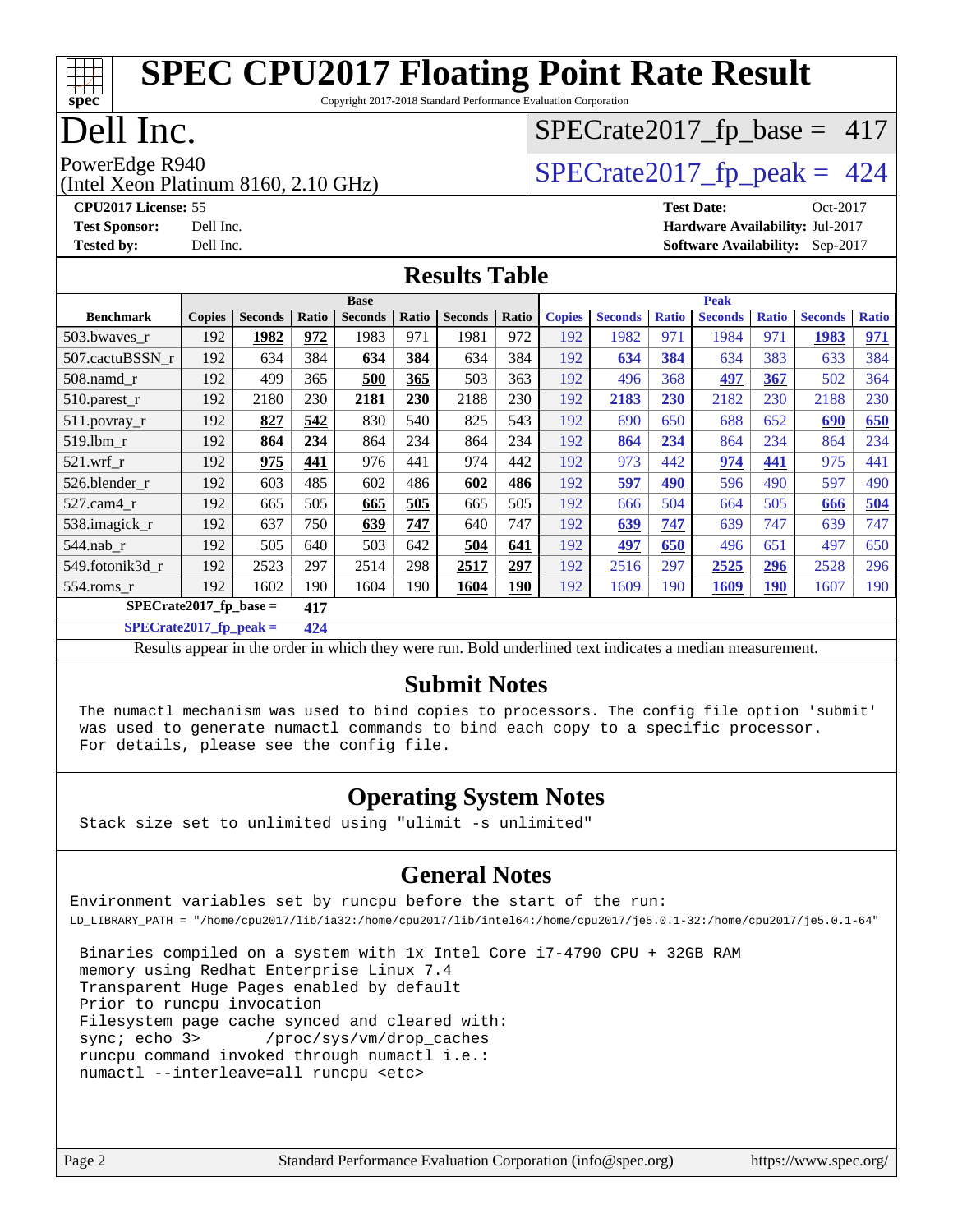#### Page 3 Standard Performance Evaluation Corporation [\(info@spec.org\)](mailto:info@spec.org) <https://www.spec.org/> **[spec](http://www.spec.org/) [SPEC CPU2017 Floating Point Rate Result](http://www.spec.org/auto/cpu2017/Docs/result-fields.html#SPECCPU2017FloatingPointRateResult)** Copyright 2017-2018 Standard Performance Evaluation Corporation Dell Inc. (Intel Xeon Platinum 8160, 2.10 GHz) PowerEdge R940<br>(Intel Xeon Platinum 8160 2.10 GHz)  $\begin{array}{c|c}\n\text{SPECrate2017\_fp\_peak = 424}\n\end{array}$  $SPECTate2017_fp\_base = 417$ **[CPU2017 License:](http://www.spec.org/auto/cpu2017/Docs/result-fields.html#CPU2017License)** 55 **[Test Date:](http://www.spec.org/auto/cpu2017/Docs/result-fields.html#TestDate)** Oct-2017 **[Test Sponsor:](http://www.spec.org/auto/cpu2017/Docs/result-fields.html#TestSponsor)** Dell Inc. **[Hardware Availability:](http://www.spec.org/auto/cpu2017/Docs/result-fields.html#HardwareAvailability)** Jul-2017 **[Tested by:](http://www.spec.org/auto/cpu2017/Docs/result-fields.html#Testedby)** Dell Inc. **[Software Availability:](http://www.spec.org/auto/cpu2017/Docs/result-fields.html#SoftwareAvailability)** Sep-2017 **[Platform Notes](http://www.spec.org/auto/cpu2017/Docs/result-fields.html#PlatformNotes)** BIOS settings: Logical Processor Enabled Virtualization Technology Disabled Sub NUMA Cluster Enabled System Profile set to Custom CPU Performance set to Maximum Performance C1E Disabled C States set to Autonomous Uncore Frequency set to Dynamic Memory Patrol Scrub Disabled Energy Efficiency Policy set to Performance CPU Interconnect Bus Link Power Management Disabled PCI ASPM L1 Link Power Management Disabled Sysinfo program /home/cpu2017/bin/sysinfo Rev: r5797 of 2017-06-14 96c45e4568ad54c135fd618bcc091c0f running on linux-ehog Sun Oct 15 18:16:31 2017 SUT (System Under Test) info as seen by some common utilities. For more information on this section, see <https://www.spec.org/cpu2017/Docs/config.html#sysinfo> From /proc/cpuinfo model name : Intel(R) Xeon(R) Platinum 8160 CPU @ 2.10GHz 4 "physical id"s (chips) 192 "processors" cores, siblings (Caution: counting these is hw and system dependent. The following excerpts from /proc/cpuinfo might not be reliable. Use with caution.) cpu cores : 24 siblings : 48 physical 0: cores 0 1 2 3 4 5 8 9 10 11 12 13 16 17 18 19 20 21 24 25 26 27 28 29 physical 1: cores 0 1 2 3 4 5 8 9 10 11 12 13 16 17 18 19 20 21 24 25 26 27 28 29 physical 2: cores 0 1 2 3 4 5 8 9 10 11 12 13 16 17 18 19 20 21 24 25 26 27 28 29 physical 3: cores 0 1 2 3 4 5 8 9 10 11 12 13 16 17 18 19 20 21 24 25 26 27 28 29 From lscpu: Architecture: x86\_64 CPU op-mode(s): 32-bit, 64-bit Byte Order: Little Endian CPU(s): 192 On-line CPU(s) list: 0-191 Thread(s) per core: 2 Core(s) per socket: 24 Socket(s): 4 NUMA node(s): 8 Vendor ID: GenuineIntel CPU family: 6 Model: 85 **(Continued on next page)**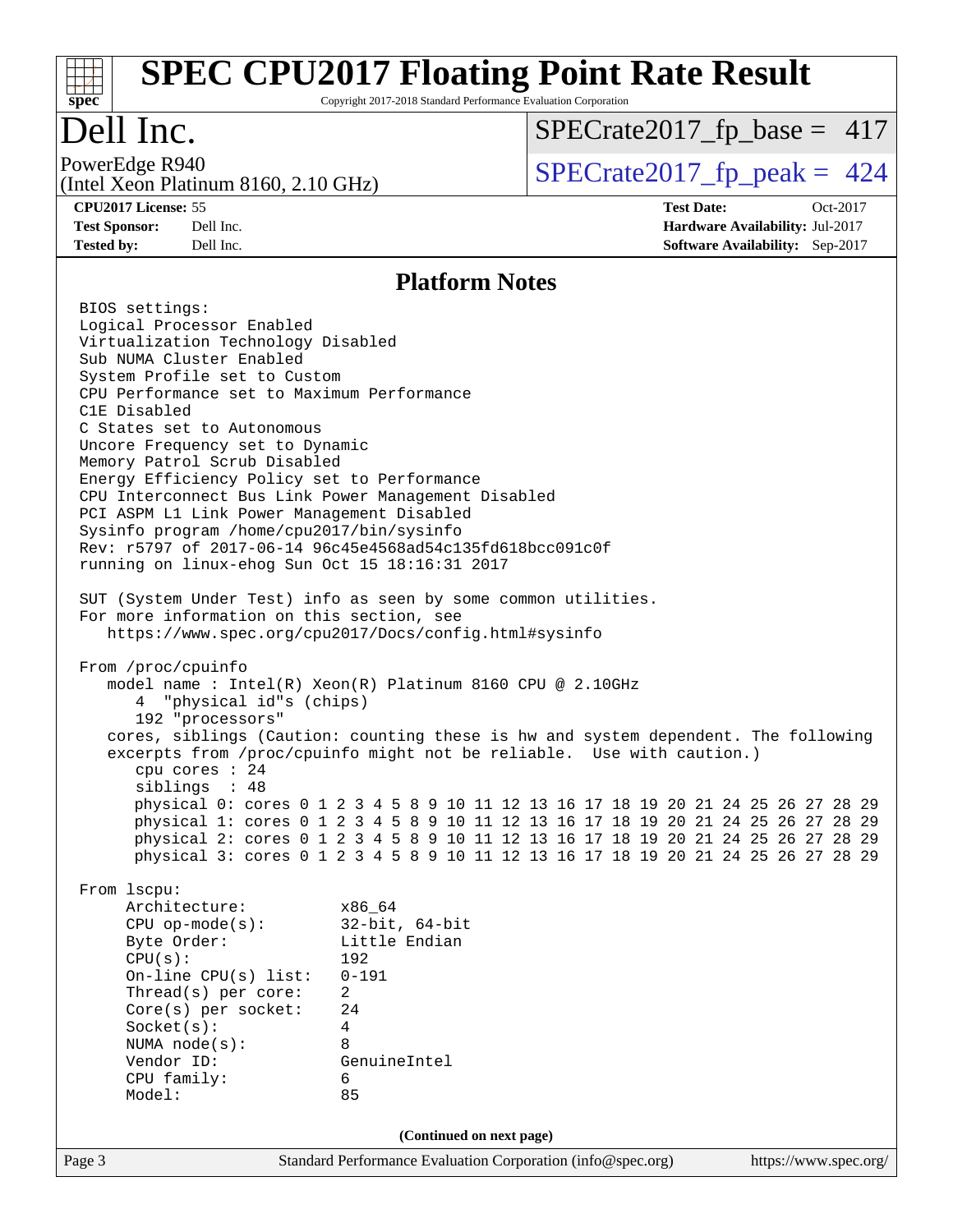# **[spec](http://www.spec.org/)**

# **[SPEC CPU2017 Floating Point Rate Result](http://www.spec.org/auto/cpu2017/Docs/result-fields.html#SPECCPU2017FloatingPointRateResult)**

Copyright 2017-2018 Standard Performance Evaluation Corporation

#### Dell Inc.

[SPECrate2017\\_fp\\_base =](http://www.spec.org/auto/cpu2017/Docs/result-fields.html#SPECrate2017fpbase) 417

(Intel Xeon Platinum 8160, 2.10 GHz)

PowerEdge R940<br>(Intel Xeon Platinum 8160 2.10 GHz)  $\begin{array}{c|c}\n\text{SPECrate2017\_fp\_peak = 424}\n\end{array}$ 

**[CPU2017 License:](http://www.spec.org/auto/cpu2017/Docs/result-fields.html#CPU2017License)** 55 **[Test Date:](http://www.spec.org/auto/cpu2017/Docs/result-fields.html#TestDate)** Oct-2017 **[Test Sponsor:](http://www.spec.org/auto/cpu2017/Docs/result-fields.html#TestSponsor)** Dell Inc. **[Hardware Availability:](http://www.spec.org/auto/cpu2017/Docs/result-fields.html#HardwareAvailability)** Jul-2017 **[Tested by:](http://www.spec.org/auto/cpu2017/Docs/result-fields.html#Testedby)** Dell Inc. **[Software Availability:](http://www.spec.org/auto/cpu2017/Docs/result-fields.html#SoftwareAvailability)** Sep-2017

#### **[Platform Notes \(Continued\)](http://www.spec.org/auto/cpu2017/Docs/result-fields.html#PlatformNotes)**

Model name: Intel(R) Xeon(R) Platinum 8160 CPU @ 2.10GHz Stepping: 4 CPU MHz: 2095.097 BogoMIPS: 4190.19 Virtualization: VT-x L1d cache: 32K L1i cache: 32K L2 cache: 1024K L3 cache: 33792K NUMA node0 CPU(s): 0,8,16,24,32,40,48,56,64,72,80,88,96,104,112,120,128,136,144,152,160,168,176,184 NUMA node1 CPU(s): 1,9,17,25,33,41,49,57,65,73,81,89,97,105,113,121,129,137,145,153,161,169,177,185 NUMA node2 CPU(s): 2,10,18,26,34,42,50,58,66,74,82,90,98,106,114,122,130,138,146,154,162,170,178,186 NUMA node3 CPU(s): 3,11,19,27,35,43,51,59,67,75,83,91,99,107,115,123,131,139,147,155,163,171,179,187 NUMA node4 CPU(s): 4,12,20,28,36,44,52,60,68,76,84,92,100,108,116,124,132,140,148,156,164,172,180,188 NUMA node5 CPU(s): 5,13,21,29,37,45,53,61,69,77,85,93,101,109,117,125,133,141,149,157,165,173,181,189 NUMA node6 CPU(s): 6,14,22,30,38,46,54,62,70,78,86,94,102,110,118,126,134,142,150,158,166,174,182,190 NUMA node7 CPU(s): 7,15,23,31,39,47,55,63,71,79,87,95,103,111,119,127,135,143,151,159,167,175,183,191 Flags: fpu vme de pse tsc msr pae mce cx8 apic sep mtrr pge mca cmov pat pse36 clflush dts acpi mmx fxsr sse sse2 ss ht tm pbe syscall nx pdpe1gb rdtscp lm constant\_tsc art arch\_perfmon pebs bts rep\_good nopl xtopology nonstop\_tsc aperfmperf eagerfpu pni pclmulqdq dtes64 monitor ds\_cpl vmx smx est tm2 ssse3 sdbg fma cx16 xtpr pdcm pcid dca sse4\_1 sse4\_2 x2apic movbe popcnt tsc\_deadline\_timer aes xsave avx f16c rdrand lahf\_lm abm 3dnowprefetch ida arat epb pln pts dtherm intel\_pt tpr\_shadow vnmi flexpriority ept vpid fsgsbase tsc\_adjust bmi1 hle avx2 smep bmi2 erms invpcid rtm cqm mpx avx512f avx512dq rdseed adx smap clflushopt clwb avx512cd avx512bw avx512vl xsaveopt xsavec xgetbv1 cqm\_llc cqm\_occup\_llc /proc/cpuinfo cache data cache size : 33792 KB From numactl --hardware WARNING: a numactl 'node' might or might not correspond to a physical chip. available: 8 nodes (0-7) node 0 cpus: 0 8 16 24 32 40 48 56 64 72 80 88 96 104 112 120 128 136 144 152 160 168 176 184 node 0 size: 95359 MB node 0 free: 94900 MB node 1 cpus: 1 9 17 25 33 41 49 57 65 73 81 89 97 105 113 121 129 137 145 153 161 169 177 185

**(Continued on next page)**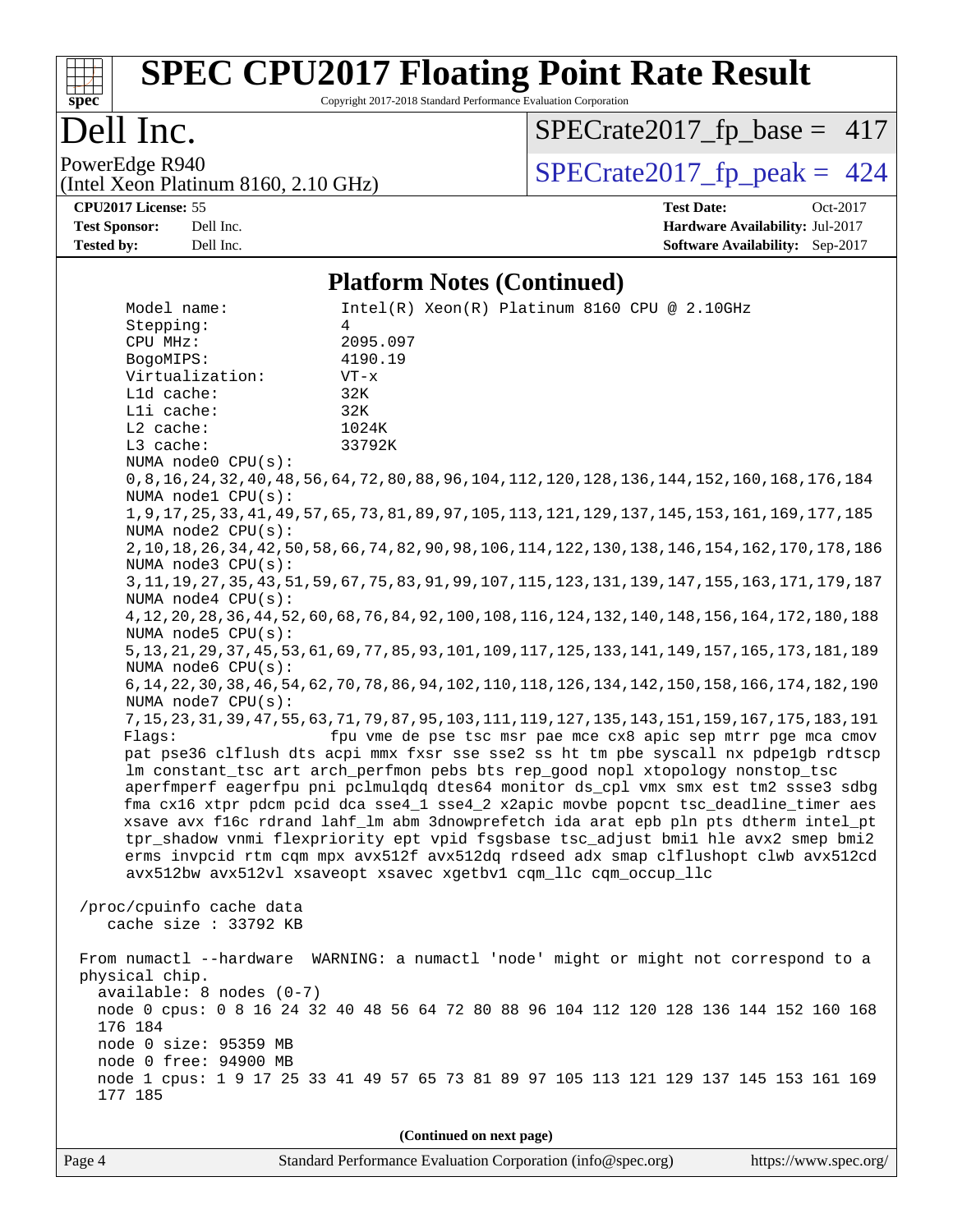# **[spec](http://www.spec.org/)**<sup>®</sup>

# **[SPEC CPU2017 Floating Point Rate Result](http://www.spec.org/auto/cpu2017/Docs/result-fields.html#SPECCPU2017FloatingPointRateResult)**

Copyright 2017-2018 Standard Performance Evaluation Corporation

#### Dell Inc.

[SPECrate2017\\_fp\\_base =](http://www.spec.org/auto/cpu2017/Docs/result-fields.html#SPECrate2017fpbase) 417

(Intel Xeon Platinum 8160, 2.10 GHz)

**[CPU2017 License:](http://www.spec.org/auto/cpu2017/Docs/result-fields.html#CPU2017License)** 55 **[Test Date:](http://www.spec.org/auto/cpu2017/Docs/result-fields.html#TestDate)** Oct-2017

PowerEdge R940<br>(Intel Xeon Platinum 8160 2.10 GHz)  $\begin{array}{c|c}\n\text{SPECrate2017\_fp\_peak = 424}\n\end{array}$ 

**[Test Sponsor:](http://www.spec.org/auto/cpu2017/Docs/result-fields.html#TestSponsor)** Dell Inc. **[Hardware Availability:](http://www.spec.org/auto/cpu2017/Docs/result-fields.html#HardwareAvailability)** Jul-2017 **[Tested by:](http://www.spec.org/auto/cpu2017/Docs/result-fields.html#Testedby)** Dell Inc. **[Software Availability:](http://www.spec.org/auto/cpu2017/Docs/result-fields.html#SoftwareAvailability)** Sep-2017

#### **[Platform Notes \(Continued\)](http://www.spec.org/auto/cpu2017/Docs/result-fields.html#PlatformNotes)**

Page 5 Standard Performance Evaluation Corporation [\(info@spec.org\)](mailto:info@spec.org) <https://www.spec.org/>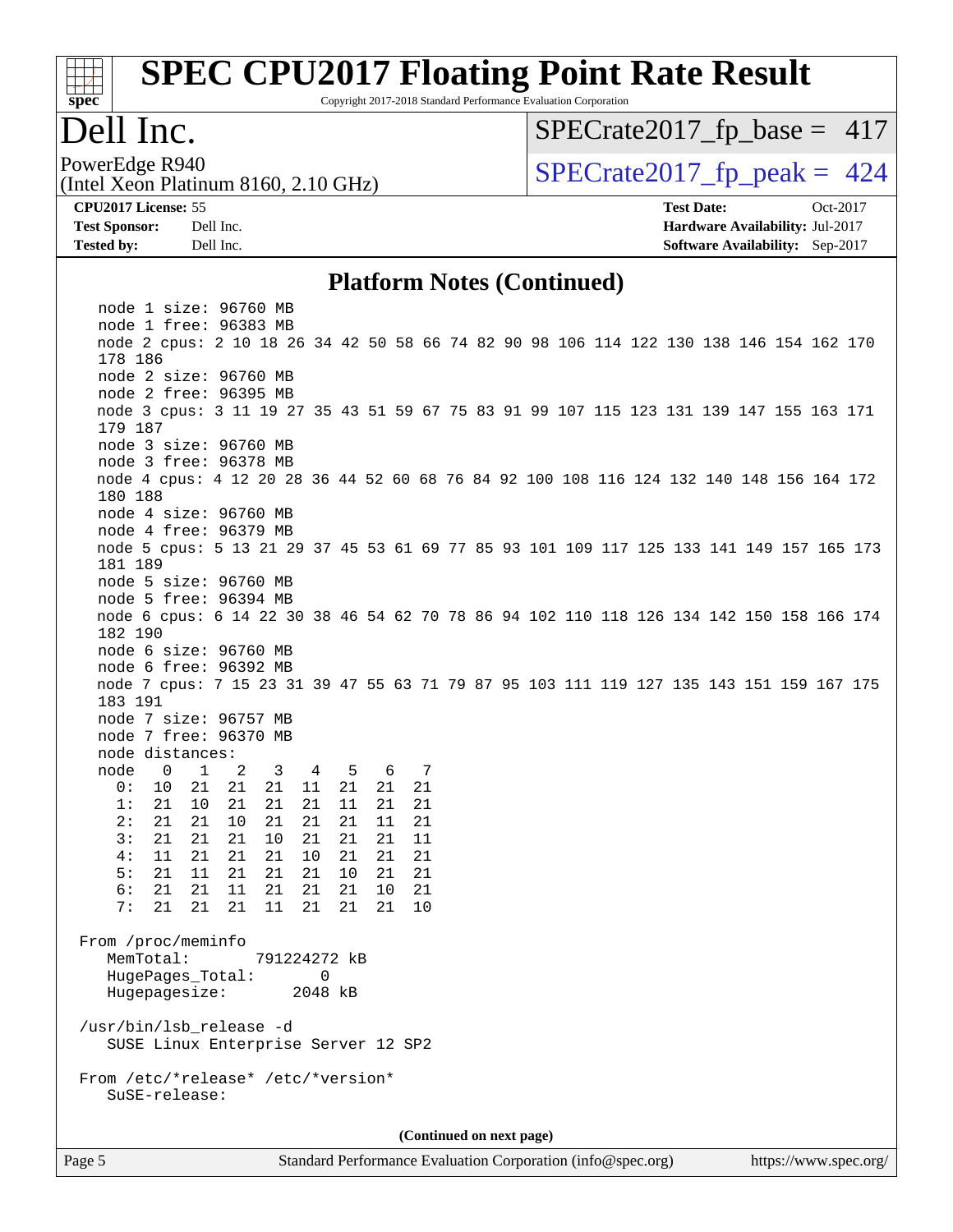#### **[spec](http://www.spec.org/) [SPEC CPU2017 Floating Point Rate Result](http://www.spec.org/auto/cpu2017/Docs/result-fields.html#SPECCPU2017FloatingPointRateResult)** Copyright 2017-2018 Standard Performance Evaluation Corporation

## Dell Inc.

[SPECrate2017\\_fp\\_base =](http://www.spec.org/auto/cpu2017/Docs/result-fields.html#SPECrate2017fpbase) 417

## PowerEdge R940<br>(Intel Xeon Platinum 8160, 2.10 GHz)  $\big|$  [SPECrate2017\\_fp\\_peak =](http://www.spec.org/auto/cpu2017/Docs/result-fields.html#SPECrate2017fppeak) 424

**[CPU2017 License:](http://www.spec.org/auto/cpu2017/Docs/result-fields.html#CPU2017License)** 55 **[Test Date:](http://www.spec.org/auto/cpu2017/Docs/result-fields.html#TestDate)** Oct-2017 **[Test Sponsor:](http://www.spec.org/auto/cpu2017/Docs/result-fields.html#TestSponsor)** Dell Inc. **[Hardware Availability:](http://www.spec.org/auto/cpu2017/Docs/result-fields.html#HardwareAvailability)** Jul-2017 **[Tested by:](http://www.spec.org/auto/cpu2017/Docs/result-fields.html#Testedby)** Dell Inc. **[Software Availability:](http://www.spec.org/auto/cpu2017/Docs/result-fields.html#SoftwareAvailability)** Sep-2017

#### **[Platform Notes \(Continued\)](http://www.spec.org/auto/cpu2017/Docs/result-fields.html#PlatformNotes)**

| SUSE Linux Enterprise Server 12 (x86_64)<br>$VERSION = 12$                                                                                                                                                                                                                                                                                                                        |
|-----------------------------------------------------------------------------------------------------------------------------------------------------------------------------------------------------------------------------------------------------------------------------------------------------------------------------------------------------------------------------------|
| $PATCHLEVEL = 2$                                                                                                                                                                                                                                                                                                                                                                  |
| # This file is deprecated and will be removed in a future service pack or release.                                                                                                                                                                                                                                                                                                |
| # Please check /etc/os-release for details about this release.                                                                                                                                                                                                                                                                                                                    |
| os-release:                                                                                                                                                                                                                                                                                                                                                                       |
| NAME="SLES"                                                                                                                                                                                                                                                                                                                                                                       |
| VERSION="12-SP2"                                                                                                                                                                                                                                                                                                                                                                  |
| VERSION_ID="12.2"                                                                                                                                                                                                                                                                                                                                                                 |
| PRETTY_NAME="SUSE Linux Enterprise Server 12 SP2"<br>ID="sles"                                                                                                                                                                                                                                                                                                                    |
| $ANSI$ _COLOR=" $0:32$ "                                                                                                                                                                                                                                                                                                                                                          |
| CPE_NAME="cpe:/o:suse:sles:12:sp2"                                                                                                                                                                                                                                                                                                                                                |
|                                                                                                                                                                                                                                                                                                                                                                                   |
| uname $-a$ :                                                                                                                                                                                                                                                                                                                                                                      |
| Linux linux-ehog 4.4.21-69-default #1 SMP Tue Oct 25 10:58:20 UTC 2016 (9464f67)                                                                                                                                                                                                                                                                                                  |
| x86_64 x86_64 x86_64 GNU/Linux                                                                                                                                                                                                                                                                                                                                                    |
|                                                                                                                                                                                                                                                                                                                                                                                   |
| run-level 3 Oct 15 07:32                                                                                                                                                                                                                                                                                                                                                          |
|                                                                                                                                                                                                                                                                                                                                                                                   |
| SPEC is set to: /home/cpu2017                                                                                                                                                                                                                                                                                                                                                     |
| Filesystem Type Size Used Avail Use% Mounted on                                                                                                                                                                                                                                                                                                                                   |
| /dev/sda4<br>xfs 796G 17G 779G 3% / home                                                                                                                                                                                                                                                                                                                                          |
| Additional information from dmidecode follows. WARNING: Use caution when you interpret<br>this section. The 'dmidecode' program reads system data which is "intended to allow<br>hardware to be accurately determined", but the intent may not be met, as there are<br>frequent changes to hardware, firmware, and the "DMTF SMBIOS" standard.<br>BIOS Dell Inc. 1.1.7 08/10/2017 |
| Memory:                                                                                                                                                                                                                                                                                                                                                                           |
| 48x 00AD00B300AD HMA82GR7AFR8N-VK 16 GB 2 rank 2666                                                                                                                                                                                                                                                                                                                               |
| (End of data from sysinfo program)                                                                                                                                                                                                                                                                                                                                                |
|                                                                                                                                                                                                                                                                                                                                                                                   |
| <b>Compiler Version Notes</b>                                                                                                                                                                                                                                                                                                                                                     |
| ============================                                                                                                                                                                                                                                                                                                                                                      |
| CC $519.1bm_r(base) 538.imagick_r(base, peak) 544. nab_r(base)$                                                                                                                                                                                                                                                                                                                   |
| icc (ICC) 18.0.0 20170811                                                                                                                                                                                                                                                                                                                                                         |
| Copyright (C) 1985-2017 Intel Corporation. All rights reserved.                                                                                                                                                                                                                                                                                                                   |
|                                                                                                                                                                                                                                                                                                                                                                                   |
|                                                                                                                                                                                                                                                                                                                                                                                   |
| $519.1bm_r(peak) 544.nab_r(peak)$<br>CC                                                                                                                                                                                                                                                                                                                                           |
|                                                                                                                                                                                                                                                                                                                                                                                   |
|                                                                                                                                                                                                                                                                                                                                                                                   |
|                                                                                                                                                                                                                                                                                                                                                                                   |

**(Continued on next page)**

Page 6 Standard Performance Evaluation Corporation [\(info@spec.org\)](mailto:info@spec.org) <https://www.spec.org/>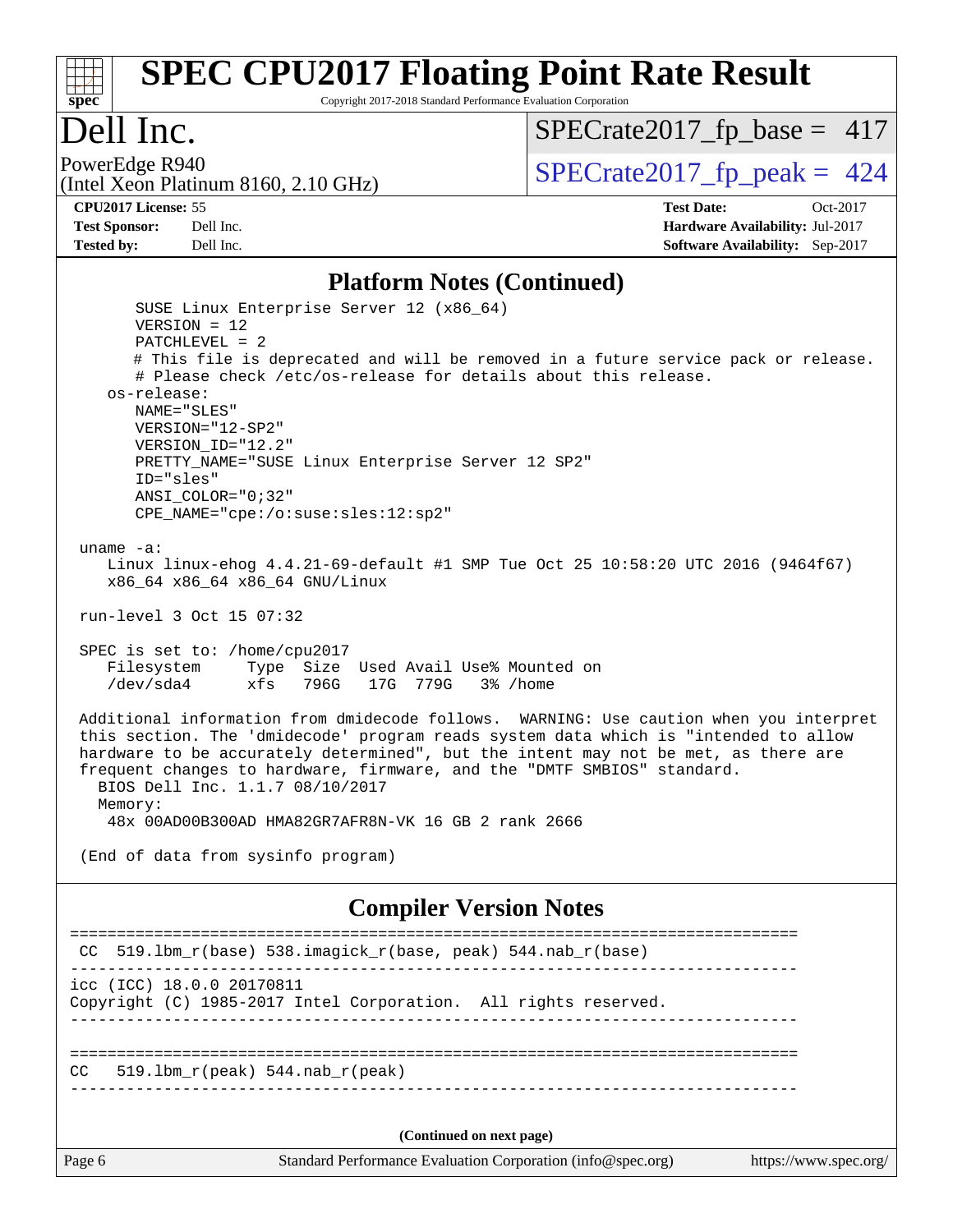| Dell Inc.                                                                                                                                                                                     |                                            |                                           |  | Copyright 2017-2018 Standard Performance Evaluation Corporation | $SPECrate2017_fp\_base = 417$         |                   |                                                                           |          |
|-----------------------------------------------------------------------------------------------------------------------------------------------------------------------------------------------|--------------------------------------------|-------------------------------------------|--|-----------------------------------------------------------------|---------------------------------------|-------------------|---------------------------------------------------------------------------|----------|
| PowerEdge R940                                                                                                                                                                                |                                            |                                           |  |                                                                 | $SPECrate2017_fp\_peak = 424$         |                   |                                                                           |          |
| (Intel Xeon Platinum 8160, 2.10 GHz)                                                                                                                                                          |                                            |                                           |  |                                                                 |                                       |                   |                                                                           |          |
| CPU2017 License: 55<br><b>Test Sponsor:</b><br><b>Tested by:</b>                                                                                                                              | Dell Inc.<br>Dell Inc.                     |                                           |  |                                                                 |                                       | <b>Test Date:</b> | Hardware Availability: Jul-2017<br><b>Software Availability:</b> Sep-2017 | Oct-2017 |
|                                                                                                                                                                                               |                                            | <b>Compiler Version Notes (Continued)</b> |  |                                                                 |                                       |                   |                                                                           |          |
| icc (ICC) 18.0.0 20170811<br>Copyright (C) 1985-2017 Intel Corporation. All rights reserved.                                                                                                  |                                            |                                           |  |                                                                 |                                       |                   |                                                                           |          |
|                                                                                                                                                                                               | $CXXC 508.namd_r(base) 510.parest_r(base)$ |                                           |  |                                                                 |                                       |                   |                                                                           |          |
| icpc (ICC) 18.0.0 20170811<br>Copyright (C) 1985-2017 Intel Corporation. All rights reserved.                                                                                                 |                                            |                                           |  |                                                                 | _____________________________________ |                   |                                                                           |          |
| CXXC 508.namd_r(peak) 510.parest_r(peak)                                                                                                                                                      |                                            |                                           |  |                                                                 |                                       |                   |                                                                           |          |
| icpc (ICC) 18.0.0 20170811<br>Copyright (C) 1985-2017 Intel Corporation. All rights reserved.                                                                                                 |                                            |                                           |  |                                                                 |                                       |                   |                                                                           |          |
|                                                                                                                                                                                               |                                            | CC 511.povray_r(base) 526.blender_r(base) |  |                                                                 |                                       |                   |                                                                           |          |
|                                                                                                                                                                                               |                                            |                                           |  |                                                                 |                                       |                   |                                                                           |          |
| icpc (ICC) 18.0.0 20170811<br>Copyright (C) 1985-2017 Intel Corporation. All rights reserved.<br>icc (ICC) 18.0.0 20170811<br>Copyright (C) 1985-2017 Intel Corporation. All rights reserved. |                                            |                                           |  |                                                                 |                                       |                   |                                                                           |          |
| CC.                                                                                                                                                                                           | 511.povray_r(peak) 526.blender_r(peak)     |                                           |  |                                                                 |                                       |                   |                                                                           |          |
| icpc (ICC) 18.0.0 20170811<br>Copyright (C) 1985-2017 Intel Corporation. All rights reserved.<br>icc (ICC) 18.0.0 20170811                                                                    |                                            |                                           |  |                                                                 |                                       |                   |                                                                           |          |
| Copyright (C) 1985-2017 Intel Corporation. All rights reserved.                                                                                                                               | FC 507.cactuBSSN_r(base)                   |                                           |  |                                                                 |                                       |                   |                                                                           |          |
| icpc (ICC) 18.0.0 20170811<br>Copyright (C) 1985-2017 Intel Corporation. All rights reserved.<br>icc (ICC) 18.0.0 20170811<br>Copyright (C) 1985-2017 Intel Corporation. All rights reserved. |                                            |                                           |  |                                                                 |                                       |                   |                                                                           |          |

**(Continued on next page)**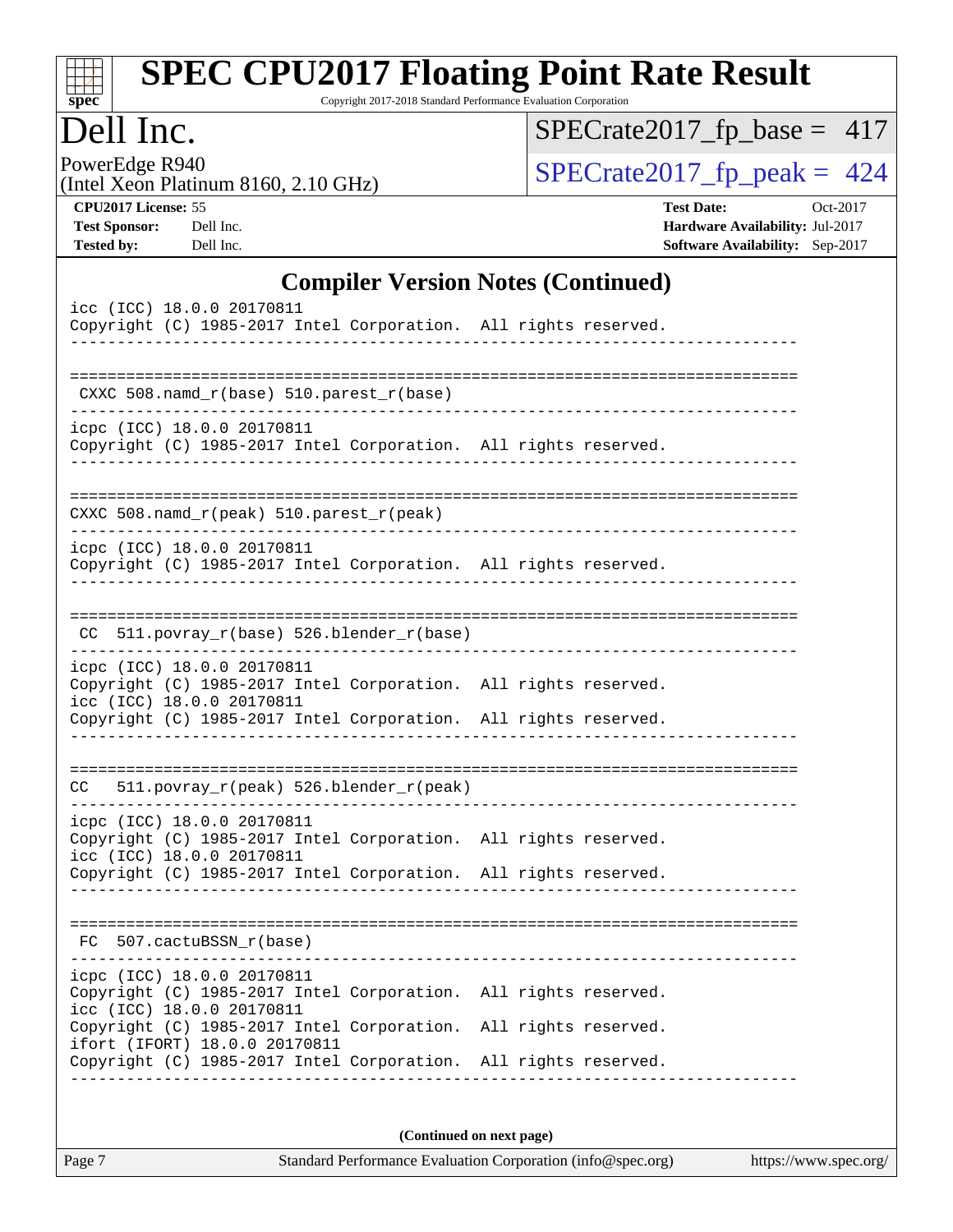

Copyright 2017-2018 Standard Performance Evaluation Corporation

#### Dell Inc.

[SPECrate2017\\_fp\\_base =](http://www.spec.org/auto/cpu2017/Docs/result-fields.html#SPECrate2017fpbase) 417

PowerEdge R940<br>(Intel Xeon Platinum 8160, 2.10 GHz)

 $SPECTate 2017_fp\_peak = 424$ 

**[CPU2017 License:](http://www.spec.org/auto/cpu2017/Docs/result-fields.html#CPU2017License)** 55 **[Test Date:](http://www.spec.org/auto/cpu2017/Docs/result-fields.html#TestDate)** Oct-2017 **[Test Sponsor:](http://www.spec.org/auto/cpu2017/Docs/result-fields.html#TestSponsor)** Dell Inc. **[Hardware Availability:](http://www.spec.org/auto/cpu2017/Docs/result-fields.html#HardwareAvailability)** Jul-2017 **[Tested by:](http://www.spec.org/auto/cpu2017/Docs/result-fields.html#Testedby)** Dell Inc. **[Software Availability:](http://www.spec.org/auto/cpu2017/Docs/result-fields.html#SoftwareAvailability)** Sep-2017

#### **[Compiler Version Notes \(Continued\)](http://www.spec.org/auto/cpu2017/Docs/result-fields.html#CompilerVersionNotes)**

| 507.cactuBSSN r(peak)<br>FC                                                                                                                                                 |                      |
|-----------------------------------------------------------------------------------------------------------------------------------------------------------------------------|----------------------|
| icpc (ICC) 18.0.0 20170811<br>Copyright (C) 1985-2017 Intel Corporation. All rights reserved.<br>icc (ICC) 18.0.0 20170811                                                  |                      |
| Copyright (C) 1985-2017 Intel Corporation.<br>ifort (IFORT) 18.0.0 20170811                                                                                                 | All rights reserved. |
| Copyright (C) 1985-2017 Intel Corporation.                                                                                                                                  | All rights reserved. |
| FC 503.bwaves_r(base, peak) 549.fotonik3d_r(base, peak) 554.roms_r(base)                                                                                                    |                      |
| ifort (IFORT) 18.0.0 20170811<br>Copyright (C) 1985-2017 Intel Corporation. All rights reserved.                                                                            |                      |
| $FC 554.rows_r (peak)$                                                                                                                                                      |                      |
| ifort (IFORT) 18.0.0 20170811<br>Copyright (C) 1985-2017 Intel Corporation. All rights reserved.                                                                            |                      |
| $CC$ 521.wrf_r(base) 527.cam4_r(base)                                                                                                                                       |                      |
| ifort (IFORT) 18.0.0 20170811<br>Copyright (C) 1985-2017 Intel Corporation. All rights reserved.<br>icc (ICC) 18.0.0 20170811                                               |                      |
| Copyright (C) 1985-2017 Intel Corporation. All rights reserved.                                                                                                             |                      |
| $CC = 521.wrf_r(peak) 527.cam4_r(peak)$                                                                                                                                     |                      |
| ifort (IFORT) 18.0.0 20170811<br>Copyright (C) 1985-2017 Intel Corporation. All rights reserved.<br>icc (ICC) 18.0.0 20170811<br>Copyright (C) 1985-2017 Intel Corporation. | All rights reserved. |
|                                                                                                                                                                             |                      |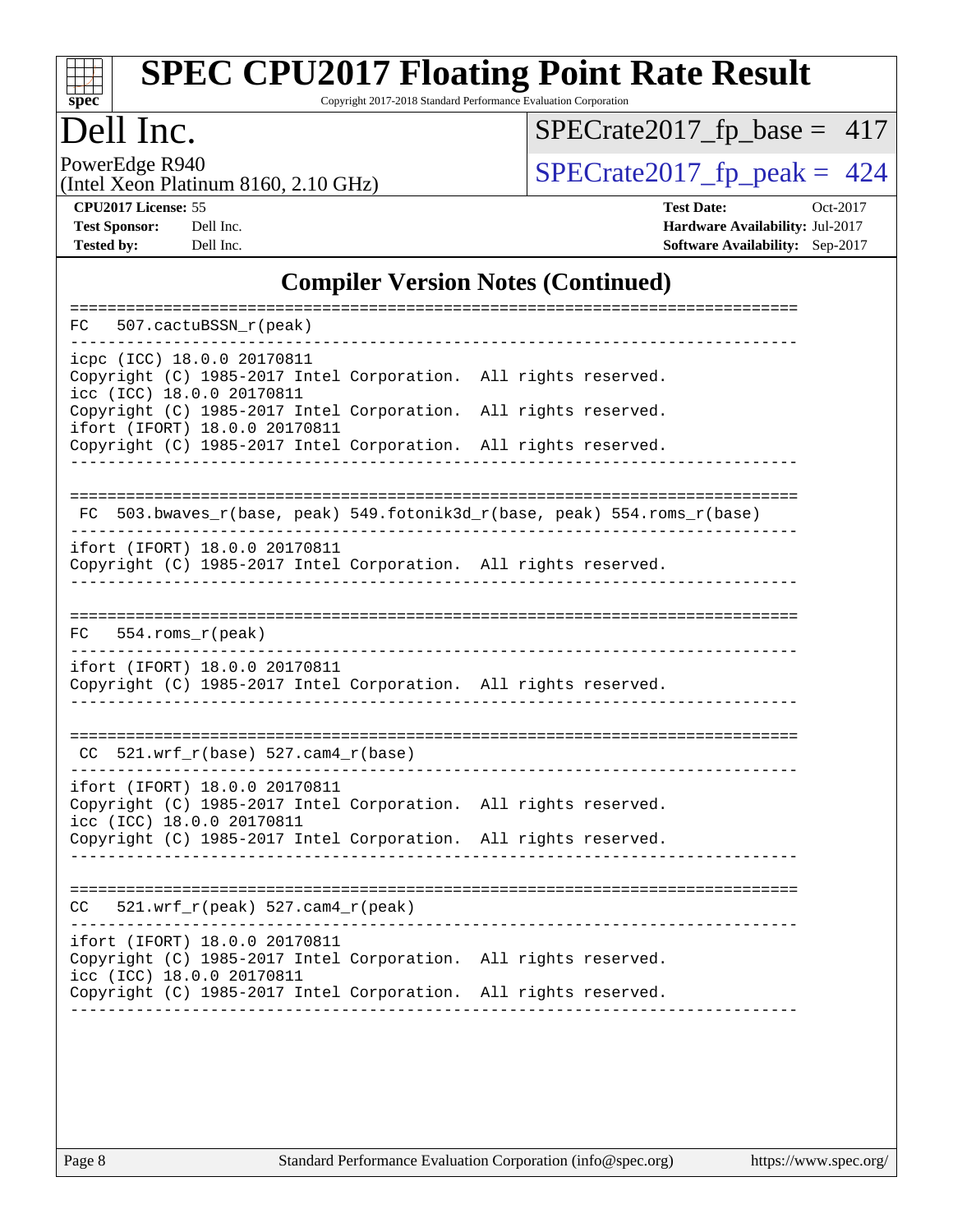

Copyright 2017-2018 Standard Performance Evaluation Corporation

## Dell Inc.

 $SPECTate2017_fp\_base = 417$ 

(Intel Xeon Platinum 8160, 2.10 GHz)

PowerEdge R940<br>(Intel Xeon Platinum 8160, 2.10 GHz)  $\begin{array}{c|c}\n\text{SPECrate2017\_fp\_peak = 424}\n\end{array}$ 

**[CPU2017 License:](http://www.spec.org/auto/cpu2017/Docs/result-fields.html#CPU2017License)** 55 **[Test Date:](http://www.spec.org/auto/cpu2017/Docs/result-fields.html#TestDate)** Oct-2017 **[Test Sponsor:](http://www.spec.org/auto/cpu2017/Docs/result-fields.html#TestSponsor)** Dell Inc. **[Hardware Availability:](http://www.spec.org/auto/cpu2017/Docs/result-fields.html#HardwareAvailability)** Jul-2017 **[Tested by:](http://www.spec.org/auto/cpu2017/Docs/result-fields.html#Testedby)** Dell Inc. **[Software Availability:](http://www.spec.org/auto/cpu2017/Docs/result-fields.html#SoftwareAvailability)** Sep-2017

#### **[Base Compiler Invocation](http://www.spec.org/auto/cpu2017/Docs/result-fields.html#BaseCompilerInvocation)**

[C benchmarks:](http://www.spec.org/auto/cpu2017/Docs/result-fields.html#Cbenchmarks)

[icc](http://www.spec.org/cpu2017/results/res2017q4/cpu2017-20171030-00245.flags.html#user_CCbase_intel_icc_18.0_66fc1ee009f7361af1fbd72ca7dcefbb700085f36577c54f309893dd4ec40d12360134090235512931783d35fd58c0460139e722d5067c5574d8eaf2b3e37e92)

[C++ benchmarks:](http://www.spec.org/auto/cpu2017/Docs/result-fields.html#CXXbenchmarks) [icpc](http://www.spec.org/cpu2017/results/res2017q4/cpu2017-20171030-00245.flags.html#user_CXXbase_intel_icpc_18.0_c510b6838c7f56d33e37e94d029a35b4a7bccf4766a728ee175e80a419847e808290a9b78be685c44ab727ea267ec2f070ec5dc83b407c0218cded6866a35d07)

[Fortran benchmarks](http://www.spec.org/auto/cpu2017/Docs/result-fields.html#Fortranbenchmarks): [ifort](http://www.spec.org/cpu2017/results/res2017q4/cpu2017-20171030-00245.flags.html#user_FCbase_intel_ifort_18.0_8111460550e3ca792625aed983ce982f94888b8b503583aa7ba2b8303487b4d8a21a13e7191a45c5fd58ff318f48f9492884d4413fa793fd88dd292cad7027ca)

[Benchmarks using both Fortran and C:](http://www.spec.org/auto/cpu2017/Docs/result-fields.html#BenchmarksusingbothFortranandC) [ifort](http://www.spec.org/cpu2017/results/res2017q4/cpu2017-20171030-00245.flags.html#user_CC_FCbase_intel_ifort_18.0_8111460550e3ca792625aed983ce982f94888b8b503583aa7ba2b8303487b4d8a21a13e7191a45c5fd58ff318f48f9492884d4413fa793fd88dd292cad7027ca) [icc](http://www.spec.org/cpu2017/results/res2017q4/cpu2017-20171030-00245.flags.html#user_CC_FCbase_intel_icc_18.0_66fc1ee009f7361af1fbd72ca7dcefbb700085f36577c54f309893dd4ec40d12360134090235512931783d35fd58c0460139e722d5067c5574d8eaf2b3e37e92)

[Benchmarks using both C and C++](http://www.spec.org/auto/cpu2017/Docs/result-fields.html#BenchmarksusingbothCandCXX): [icpc](http://www.spec.org/cpu2017/results/res2017q4/cpu2017-20171030-00245.flags.html#user_CC_CXXbase_intel_icpc_18.0_c510b6838c7f56d33e37e94d029a35b4a7bccf4766a728ee175e80a419847e808290a9b78be685c44ab727ea267ec2f070ec5dc83b407c0218cded6866a35d07) [icc](http://www.spec.org/cpu2017/results/res2017q4/cpu2017-20171030-00245.flags.html#user_CC_CXXbase_intel_icc_18.0_66fc1ee009f7361af1fbd72ca7dcefbb700085f36577c54f309893dd4ec40d12360134090235512931783d35fd58c0460139e722d5067c5574d8eaf2b3e37e92)

[Benchmarks using Fortran, C, and C++:](http://www.spec.org/auto/cpu2017/Docs/result-fields.html#BenchmarksusingFortranCandCXX) [icpc](http://www.spec.org/cpu2017/results/res2017q4/cpu2017-20171030-00245.flags.html#user_CC_CXX_FCbase_intel_icpc_18.0_c510b6838c7f56d33e37e94d029a35b4a7bccf4766a728ee175e80a419847e808290a9b78be685c44ab727ea267ec2f070ec5dc83b407c0218cded6866a35d07) [icc](http://www.spec.org/cpu2017/results/res2017q4/cpu2017-20171030-00245.flags.html#user_CC_CXX_FCbase_intel_icc_18.0_66fc1ee009f7361af1fbd72ca7dcefbb700085f36577c54f309893dd4ec40d12360134090235512931783d35fd58c0460139e722d5067c5574d8eaf2b3e37e92) [ifort](http://www.spec.org/cpu2017/results/res2017q4/cpu2017-20171030-00245.flags.html#user_CC_CXX_FCbase_intel_ifort_18.0_8111460550e3ca792625aed983ce982f94888b8b503583aa7ba2b8303487b4d8a21a13e7191a45c5fd58ff318f48f9492884d4413fa793fd88dd292cad7027ca)

#### **[Base Portability Flags](http://www.spec.org/auto/cpu2017/Docs/result-fields.html#BasePortabilityFlags)**

 503.bwaves\_r: [-DSPEC\\_LP64](http://www.spec.org/cpu2017/results/res2017q4/cpu2017-20171030-00245.flags.html#suite_basePORTABILITY503_bwaves_r_DSPEC_LP64) 507.cactuBSSN\_r: [-DSPEC\\_LP64](http://www.spec.org/cpu2017/results/res2017q4/cpu2017-20171030-00245.flags.html#suite_basePORTABILITY507_cactuBSSN_r_DSPEC_LP64) 508.namd\_r: [-DSPEC\\_LP64](http://www.spec.org/cpu2017/results/res2017q4/cpu2017-20171030-00245.flags.html#suite_basePORTABILITY508_namd_r_DSPEC_LP64) 510.parest\_r: [-DSPEC\\_LP64](http://www.spec.org/cpu2017/results/res2017q4/cpu2017-20171030-00245.flags.html#suite_basePORTABILITY510_parest_r_DSPEC_LP64) 511.povray\_r: [-DSPEC\\_LP64](http://www.spec.org/cpu2017/results/res2017q4/cpu2017-20171030-00245.flags.html#suite_basePORTABILITY511_povray_r_DSPEC_LP64) 519.lbm\_r: [-DSPEC\\_LP64](http://www.spec.org/cpu2017/results/res2017q4/cpu2017-20171030-00245.flags.html#suite_basePORTABILITY519_lbm_r_DSPEC_LP64) 521.wrf\_r: [-DSPEC\\_LP64](http://www.spec.org/cpu2017/results/res2017q4/cpu2017-20171030-00245.flags.html#suite_basePORTABILITY521_wrf_r_DSPEC_LP64) [-DSPEC\\_CASE\\_FLAG](http://www.spec.org/cpu2017/results/res2017q4/cpu2017-20171030-00245.flags.html#b521.wrf_r_baseCPORTABILITY_DSPEC_CASE_FLAG) [-convert big\\_endian](http://www.spec.org/cpu2017/results/res2017q4/cpu2017-20171030-00245.flags.html#user_baseFPORTABILITY521_wrf_r_convert_big_endian_c3194028bc08c63ac5d04de18c48ce6d347e4e562e8892b8bdbdc0214820426deb8554edfa529a3fb25a586e65a3d812c835984020483e7e73212c4d31a38223) 526.blender\_r: [-DSPEC\\_LP64](http://www.spec.org/cpu2017/results/res2017q4/cpu2017-20171030-00245.flags.html#suite_basePORTABILITY526_blender_r_DSPEC_LP64) [-DSPEC\\_LINUX](http://www.spec.org/cpu2017/results/res2017q4/cpu2017-20171030-00245.flags.html#b526.blender_r_baseCPORTABILITY_DSPEC_LINUX) [-funsigned-char](http://www.spec.org/cpu2017/results/res2017q4/cpu2017-20171030-00245.flags.html#user_baseCPORTABILITY526_blender_r_force_uchar_40c60f00ab013830e2dd6774aeded3ff59883ba5a1fc5fc14077f794d777847726e2a5858cbc7672e36e1b067e7e5c1d9a74f7176df07886a243d7cc18edfe67) 527.cam4\_r: [-DSPEC\\_LP64](http://www.spec.org/cpu2017/results/res2017q4/cpu2017-20171030-00245.flags.html#suite_basePORTABILITY527_cam4_r_DSPEC_LP64) [-DSPEC\\_CASE\\_FLAG](http://www.spec.org/cpu2017/results/res2017q4/cpu2017-20171030-00245.flags.html#b527.cam4_r_baseCPORTABILITY_DSPEC_CASE_FLAG) 538.imagick\_r: [-DSPEC\\_LP64](http://www.spec.org/cpu2017/results/res2017q4/cpu2017-20171030-00245.flags.html#suite_basePORTABILITY538_imagick_r_DSPEC_LP64) 544.nab\_r: [-DSPEC\\_LP64](http://www.spec.org/cpu2017/results/res2017q4/cpu2017-20171030-00245.flags.html#suite_basePORTABILITY544_nab_r_DSPEC_LP64) 549.fotonik3d\_r: [-DSPEC\\_LP64](http://www.spec.org/cpu2017/results/res2017q4/cpu2017-20171030-00245.flags.html#suite_basePORTABILITY549_fotonik3d_r_DSPEC_LP64) 554.roms\_r: [-DSPEC\\_LP64](http://www.spec.org/cpu2017/results/res2017q4/cpu2017-20171030-00245.flags.html#suite_basePORTABILITY554_roms_r_DSPEC_LP64)

## **[Base Optimization Flags](http://www.spec.org/auto/cpu2017/Docs/result-fields.html#BaseOptimizationFlags)**

#### [C benchmarks](http://www.spec.org/auto/cpu2017/Docs/result-fields.html#Cbenchmarks):

[-xCORE-AVX512](http://www.spec.org/cpu2017/results/res2017q4/cpu2017-20171030-00245.flags.html#user_CCbase_f-xCORE-AVX512) [-ipo](http://www.spec.org/cpu2017/results/res2017q4/cpu2017-20171030-00245.flags.html#user_CCbase_f-ipo) [-O3](http://www.spec.org/cpu2017/results/res2017q4/cpu2017-20171030-00245.flags.html#user_CCbase_f-O3) [-no-prec-div](http://www.spec.org/cpu2017/results/res2017q4/cpu2017-20171030-00245.flags.html#user_CCbase_f-no-prec-div) [-qopt-prefetch](http://www.spec.org/cpu2017/results/res2017q4/cpu2017-20171030-00245.flags.html#user_CCbase_f-qopt-prefetch) [-ffinite-math-only](http://www.spec.org/cpu2017/results/res2017q4/cpu2017-20171030-00245.flags.html#user_CCbase_f_finite_math_only_cb91587bd2077682c4b38af759c288ed7c732db004271a9512da14a4f8007909a5f1427ecbf1a0fb78ff2a814402c6114ac565ca162485bbcae155b5e4258871) [-qopt-mem-layout-trans=3](http://www.spec.org/cpu2017/results/res2017q4/cpu2017-20171030-00245.flags.html#user_CCbase_f-qopt-mem-layout-trans_de80db37974c74b1f0e20d883f0b675c88c3b01e9d123adea9b28688d64333345fb62bc4a798493513fdb68f60282f9a726aa07f478b2f7113531aecce732043)

[C++ benchmarks:](http://www.spec.org/auto/cpu2017/Docs/result-fields.html#CXXbenchmarks) [-xCORE-AVX512](http://www.spec.org/cpu2017/results/res2017q4/cpu2017-20171030-00245.flags.html#user_CXXbase_f-xCORE-AVX512) [-ipo](http://www.spec.org/cpu2017/results/res2017q4/cpu2017-20171030-00245.flags.html#user_CXXbase_f-ipo) [-O3](http://www.spec.org/cpu2017/results/res2017q4/cpu2017-20171030-00245.flags.html#user_CXXbase_f-O3) [-no-prec-div](http://www.spec.org/cpu2017/results/res2017q4/cpu2017-20171030-00245.flags.html#user_CXXbase_f-no-prec-div) [-qopt-prefetch](http://www.spec.org/cpu2017/results/res2017q4/cpu2017-20171030-00245.flags.html#user_CXXbase_f-qopt-prefetch)

**(Continued on next page)**

| Page ! | $\Omega$ |
|--------|----------|
|        |          |

Page 9 Standard Performance Evaluation Corporation [\(info@spec.org\)](mailto:info@spec.org) <https://www.spec.org/>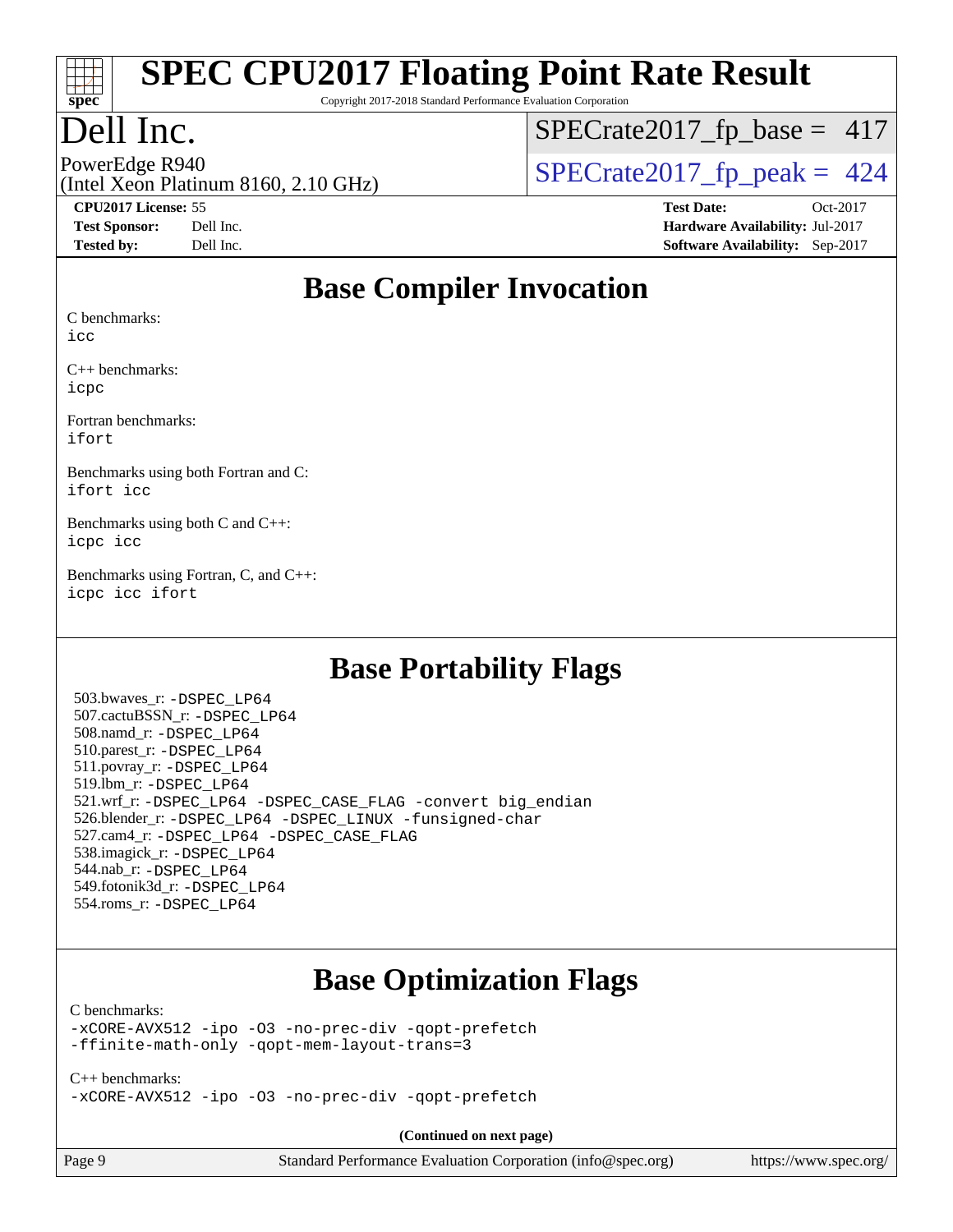

Copyright 2017-2018 Standard Performance Evaluation Corporation

## Dell Inc.

 $SPECTate2017_fp\_base = 417$ 

(Intel Xeon Platinum 8160, 2.10 GHz)

PowerEdge R940<br>(Intel Xeon Platinum 8160 2.10 GHz)  $\begin{array}{c|c}\n\text{SPECrate2017\_fp\_peak = 424}\n\end{array}$ 

**[CPU2017 License:](http://www.spec.org/auto/cpu2017/Docs/result-fields.html#CPU2017License)** 55 **[Test Date:](http://www.spec.org/auto/cpu2017/Docs/result-fields.html#TestDate)** Oct-2017 **[Test Sponsor:](http://www.spec.org/auto/cpu2017/Docs/result-fields.html#TestSponsor)** Dell Inc. **[Hardware Availability:](http://www.spec.org/auto/cpu2017/Docs/result-fields.html#HardwareAvailability)** Jul-2017 **[Tested by:](http://www.spec.org/auto/cpu2017/Docs/result-fields.html#Testedby)** Dell Inc. **[Software Availability:](http://www.spec.org/auto/cpu2017/Docs/result-fields.html#SoftwareAvailability)** Sep-2017

## **[Base Optimization Flags \(Continued\)](http://www.spec.org/auto/cpu2017/Docs/result-fields.html#BaseOptimizationFlags)**

[C++ benchmarks](http://www.spec.org/auto/cpu2017/Docs/result-fields.html#CXXbenchmarks) (continued):

[-ffinite-math-only](http://www.spec.org/cpu2017/results/res2017q4/cpu2017-20171030-00245.flags.html#user_CXXbase_f_finite_math_only_cb91587bd2077682c4b38af759c288ed7c732db004271a9512da14a4f8007909a5f1427ecbf1a0fb78ff2a814402c6114ac565ca162485bbcae155b5e4258871) [-qopt-mem-layout-trans=3](http://www.spec.org/cpu2017/results/res2017q4/cpu2017-20171030-00245.flags.html#user_CXXbase_f-qopt-mem-layout-trans_de80db37974c74b1f0e20d883f0b675c88c3b01e9d123adea9b28688d64333345fb62bc4a798493513fdb68f60282f9a726aa07f478b2f7113531aecce732043)

[Fortran benchmarks](http://www.spec.org/auto/cpu2017/Docs/result-fields.html#Fortranbenchmarks):

[-xCORE-AVX512](http://www.spec.org/cpu2017/results/res2017q4/cpu2017-20171030-00245.flags.html#user_FCbase_f-xCORE-AVX512) [-ipo](http://www.spec.org/cpu2017/results/res2017q4/cpu2017-20171030-00245.flags.html#user_FCbase_f-ipo) [-O3](http://www.spec.org/cpu2017/results/res2017q4/cpu2017-20171030-00245.flags.html#user_FCbase_f-O3) [-no-prec-div](http://www.spec.org/cpu2017/results/res2017q4/cpu2017-20171030-00245.flags.html#user_FCbase_f-no-prec-div) [-qopt-prefetch](http://www.spec.org/cpu2017/results/res2017q4/cpu2017-20171030-00245.flags.html#user_FCbase_f-qopt-prefetch) [-ffinite-math-only](http://www.spec.org/cpu2017/results/res2017q4/cpu2017-20171030-00245.flags.html#user_FCbase_f_finite_math_only_cb91587bd2077682c4b38af759c288ed7c732db004271a9512da14a4f8007909a5f1427ecbf1a0fb78ff2a814402c6114ac565ca162485bbcae155b5e4258871) [-qopt-mem-layout-trans=3](http://www.spec.org/cpu2017/results/res2017q4/cpu2017-20171030-00245.flags.html#user_FCbase_f-qopt-mem-layout-trans_de80db37974c74b1f0e20d883f0b675c88c3b01e9d123adea9b28688d64333345fb62bc4a798493513fdb68f60282f9a726aa07f478b2f7113531aecce732043) [-nostandard-realloc-lhs](http://www.spec.org/cpu2017/results/res2017q4/cpu2017-20171030-00245.flags.html#user_FCbase_f_2003_std_realloc_82b4557e90729c0f113870c07e44d33d6f5a304b4f63d4c15d2d0f1fab99f5daaed73bdb9275d9ae411527f28b936061aa8b9c8f2d63842963b95c9dd6426b8a) [-align array32byte](http://www.spec.org/cpu2017/results/res2017q4/cpu2017-20171030-00245.flags.html#user_FCbase_align_array32byte_b982fe038af199962ba9a80c053b8342c548c85b40b8e86eb3cc33dee0d7986a4af373ac2d51c3f7cf710a18d62fdce2948f201cd044323541f22fc0fffc51b6)

[Benchmarks using both Fortran and C](http://www.spec.org/auto/cpu2017/Docs/result-fields.html#BenchmarksusingbothFortranandC):

[-xCORE-AVX512](http://www.spec.org/cpu2017/results/res2017q4/cpu2017-20171030-00245.flags.html#user_CC_FCbase_f-xCORE-AVX512) [-ipo](http://www.spec.org/cpu2017/results/res2017q4/cpu2017-20171030-00245.flags.html#user_CC_FCbase_f-ipo) [-O3](http://www.spec.org/cpu2017/results/res2017q4/cpu2017-20171030-00245.flags.html#user_CC_FCbase_f-O3) [-no-prec-div](http://www.spec.org/cpu2017/results/res2017q4/cpu2017-20171030-00245.flags.html#user_CC_FCbase_f-no-prec-div) [-qopt-prefetch](http://www.spec.org/cpu2017/results/res2017q4/cpu2017-20171030-00245.flags.html#user_CC_FCbase_f-qopt-prefetch) [-ffinite-math-only](http://www.spec.org/cpu2017/results/res2017q4/cpu2017-20171030-00245.flags.html#user_CC_FCbase_f_finite_math_only_cb91587bd2077682c4b38af759c288ed7c732db004271a9512da14a4f8007909a5f1427ecbf1a0fb78ff2a814402c6114ac565ca162485bbcae155b5e4258871) [-qopt-mem-layout-trans=3](http://www.spec.org/cpu2017/results/res2017q4/cpu2017-20171030-00245.flags.html#user_CC_FCbase_f-qopt-mem-layout-trans_de80db37974c74b1f0e20d883f0b675c88c3b01e9d123adea9b28688d64333345fb62bc4a798493513fdb68f60282f9a726aa07f478b2f7113531aecce732043) [-nostandard-realloc-lhs](http://www.spec.org/cpu2017/results/res2017q4/cpu2017-20171030-00245.flags.html#user_CC_FCbase_f_2003_std_realloc_82b4557e90729c0f113870c07e44d33d6f5a304b4f63d4c15d2d0f1fab99f5daaed73bdb9275d9ae411527f28b936061aa8b9c8f2d63842963b95c9dd6426b8a) [-align array32byte](http://www.spec.org/cpu2017/results/res2017q4/cpu2017-20171030-00245.flags.html#user_CC_FCbase_align_array32byte_b982fe038af199962ba9a80c053b8342c548c85b40b8e86eb3cc33dee0d7986a4af373ac2d51c3f7cf710a18d62fdce2948f201cd044323541f22fc0fffc51b6)

[Benchmarks using both C and C++](http://www.spec.org/auto/cpu2017/Docs/result-fields.html#BenchmarksusingbothCandCXX): [-xCORE-AVX512](http://www.spec.org/cpu2017/results/res2017q4/cpu2017-20171030-00245.flags.html#user_CC_CXXbase_f-xCORE-AVX512) [-ipo](http://www.spec.org/cpu2017/results/res2017q4/cpu2017-20171030-00245.flags.html#user_CC_CXXbase_f-ipo) [-O3](http://www.spec.org/cpu2017/results/res2017q4/cpu2017-20171030-00245.flags.html#user_CC_CXXbase_f-O3) [-no-prec-div](http://www.spec.org/cpu2017/results/res2017q4/cpu2017-20171030-00245.flags.html#user_CC_CXXbase_f-no-prec-div) [-qopt-prefetch](http://www.spec.org/cpu2017/results/res2017q4/cpu2017-20171030-00245.flags.html#user_CC_CXXbase_f-qopt-prefetch) [-ffinite-math-only](http://www.spec.org/cpu2017/results/res2017q4/cpu2017-20171030-00245.flags.html#user_CC_CXXbase_f_finite_math_only_cb91587bd2077682c4b38af759c288ed7c732db004271a9512da14a4f8007909a5f1427ecbf1a0fb78ff2a814402c6114ac565ca162485bbcae155b5e4258871) [-qopt-mem-layout-trans=3](http://www.spec.org/cpu2017/results/res2017q4/cpu2017-20171030-00245.flags.html#user_CC_CXXbase_f-qopt-mem-layout-trans_de80db37974c74b1f0e20d883f0b675c88c3b01e9d123adea9b28688d64333345fb62bc4a798493513fdb68f60282f9a726aa07f478b2f7113531aecce732043)

[Benchmarks using Fortran, C, and C++:](http://www.spec.org/auto/cpu2017/Docs/result-fields.html#BenchmarksusingFortranCandCXX)

[-xCORE-AVX512](http://www.spec.org/cpu2017/results/res2017q4/cpu2017-20171030-00245.flags.html#user_CC_CXX_FCbase_f-xCORE-AVX512) [-ipo](http://www.spec.org/cpu2017/results/res2017q4/cpu2017-20171030-00245.flags.html#user_CC_CXX_FCbase_f-ipo) [-O3](http://www.spec.org/cpu2017/results/res2017q4/cpu2017-20171030-00245.flags.html#user_CC_CXX_FCbase_f-O3) [-no-prec-div](http://www.spec.org/cpu2017/results/res2017q4/cpu2017-20171030-00245.flags.html#user_CC_CXX_FCbase_f-no-prec-div) [-qopt-prefetch](http://www.spec.org/cpu2017/results/res2017q4/cpu2017-20171030-00245.flags.html#user_CC_CXX_FCbase_f-qopt-prefetch) [-ffinite-math-only](http://www.spec.org/cpu2017/results/res2017q4/cpu2017-20171030-00245.flags.html#user_CC_CXX_FCbase_f_finite_math_only_cb91587bd2077682c4b38af759c288ed7c732db004271a9512da14a4f8007909a5f1427ecbf1a0fb78ff2a814402c6114ac565ca162485bbcae155b5e4258871) [-qopt-mem-layout-trans=3](http://www.spec.org/cpu2017/results/res2017q4/cpu2017-20171030-00245.flags.html#user_CC_CXX_FCbase_f-qopt-mem-layout-trans_de80db37974c74b1f0e20d883f0b675c88c3b01e9d123adea9b28688d64333345fb62bc4a798493513fdb68f60282f9a726aa07f478b2f7113531aecce732043) [-nostandard-realloc-lhs](http://www.spec.org/cpu2017/results/res2017q4/cpu2017-20171030-00245.flags.html#user_CC_CXX_FCbase_f_2003_std_realloc_82b4557e90729c0f113870c07e44d33d6f5a304b4f63d4c15d2d0f1fab99f5daaed73bdb9275d9ae411527f28b936061aa8b9c8f2d63842963b95c9dd6426b8a) [-align array32byte](http://www.spec.org/cpu2017/results/res2017q4/cpu2017-20171030-00245.flags.html#user_CC_CXX_FCbase_align_array32byte_b982fe038af199962ba9a80c053b8342c548c85b40b8e86eb3cc33dee0d7986a4af373ac2d51c3f7cf710a18d62fdce2948f201cd044323541f22fc0fffc51b6)

## **[Base Other Flags](http://www.spec.org/auto/cpu2017/Docs/result-fields.html#BaseOtherFlags)**

[C benchmarks](http://www.spec.org/auto/cpu2017/Docs/result-fields.html#Cbenchmarks):  $-m64 - std= c11$  $-m64 - std= c11$ [C++ benchmarks:](http://www.spec.org/auto/cpu2017/Docs/result-fields.html#CXXbenchmarks)

 $-m64$ 

[Fortran benchmarks](http://www.spec.org/auto/cpu2017/Docs/result-fields.html#Fortranbenchmarks): [-m64](http://www.spec.org/cpu2017/results/res2017q4/cpu2017-20171030-00245.flags.html#user_FCbase_intel_intel64_18.0_af43caccfc8ded86e7699f2159af6efc7655f51387b94da716254467f3c01020a5059329e2569e4053f409e7c9202a7efc638f7a6d1ffb3f52dea4a3e31d82ab)

[Benchmarks using both Fortran and C](http://www.spec.org/auto/cpu2017/Docs/result-fields.html#BenchmarksusingbothFortranandC):  $-m64 - std= c11$  $-m64 - std= c11$ 

[Benchmarks using both C and C++](http://www.spec.org/auto/cpu2017/Docs/result-fields.html#BenchmarksusingbothCandCXX):  $-m64 - std= c11$  $-m64 - std= c11$ 

[Benchmarks using Fortran, C, and C++:](http://www.spec.org/auto/cpu2017/Docs/result-fields.html#BenchmarksusingFortranCandCXX)  $-m64 - std= c11$  $-m64 - std= c11$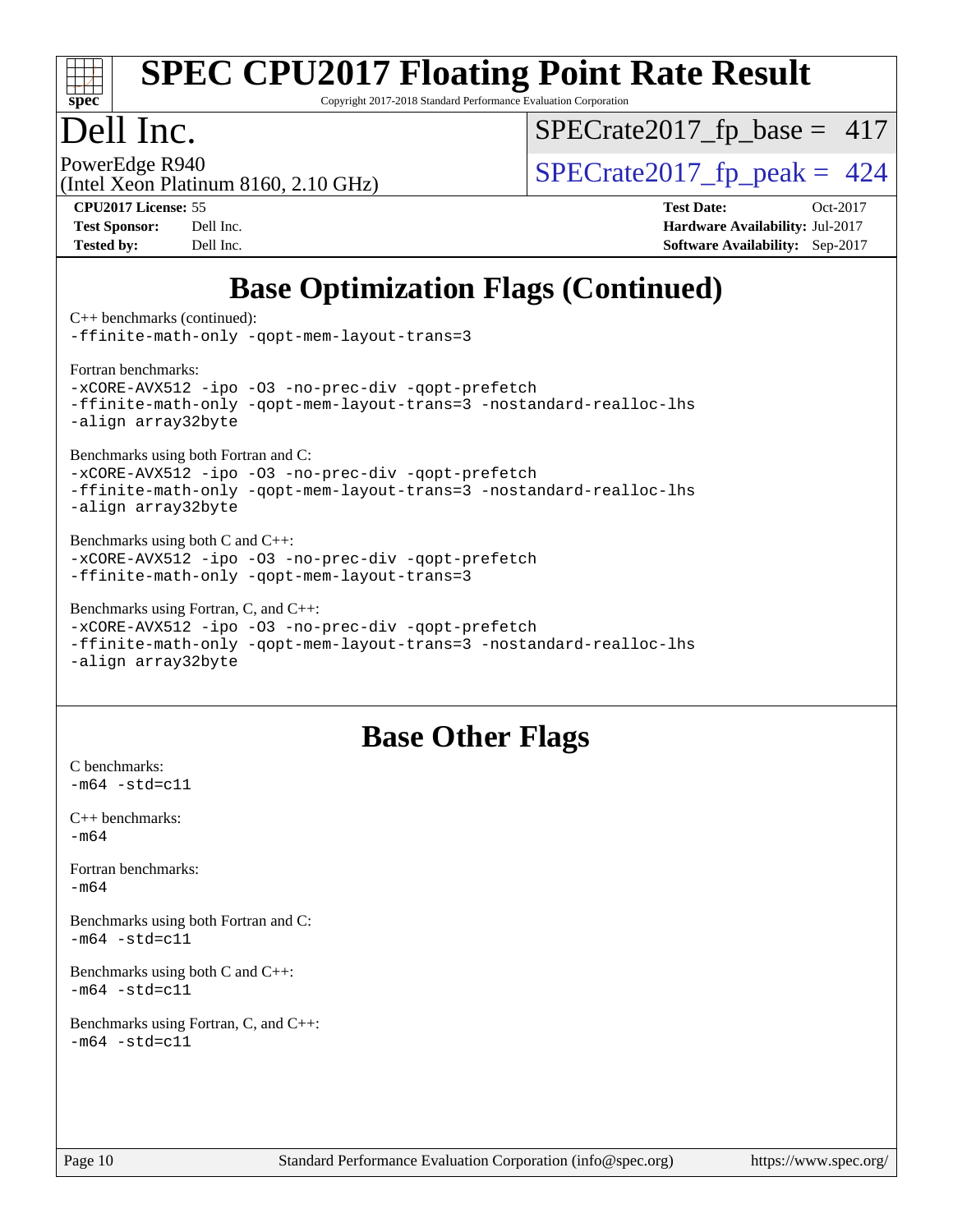

Copyright 2017-2018 Standard Performance Evaluation Corporation

## Dell Inc.

 $SPECTate2017_fp\_base = 417$ 

(Intel Xeon Platinum 8160, 2.10 GHz)

PowerEdge R940<br>(Intel Xeon Platinum 8160 2.10 GHz)  $\begin{array}{c|c}\n\text{SPECrate2017\_fp\_peak = 424}\n\end{array}$ 

**[CPU2017 License:](http://www.spec.org/auto/cpu2017/Docs/result-fields.html#CPU2017License)** 55 **[Test Date:](http://www.spec.org/auto/cpu2017/Docs/result-fields.html#TestDate)** Oct-2017 **[Test Sponsor:](http://www.spec.org/auto/cpu2017/Docs/result-fields.html#TestSponsor)** Dell Inc. **[Hardware Availability:](http://www.spec.org/auto/cpu2017/Docs/result-fields.html#HardwareAvailability)** Jul-2017 **[Tested by:](http://www.spec.org/auto/cpu2017/Docs/result-fields.html#Testedby)** Dell Inc. **[Software Availability:](http://www.spec.org/auto/cpu2017/Docs/result-fields.html#SoftwareAvailability)** Sep-2017

#### **[Peak Compiler Invocation](http://www.spec.org/auto/cpu2017/Docs/result-fields.html#PeakCompilerInvocation)**

[C benchmarks](http://www.spec.org/auto/cpu2017/Docs/result-fields.html#Cbenchmarks):

[icc](http://www.spec.org/cpu2017/results/res2017q4/cpu2017-20171030-00245.flags.html#user_CCpeak_intel_icc_18.0_66fc1ee009f7361af1fbd72ca7dcefbb700085f36577c54f309893dd4ec40d12360134090235512931783d35fd58c0460139e722d5067c5574d8eaf2b3e37e92)

[C++ benchmarks:](http://www.spec.org/auto/cpu2017/Docs/result-fields.html#CXXbenchmarks) [icpc](http://www.spec.org/cpu2017/results/res2017q4/cpu2017-20171030-00245.flags.html#user_CXXpeak_intel_icpc_18.0_c510b6838c7f56d33e37e94d029a35b4a7bccf4766a728ee175e80a419847e808290a9b78be685c44ab727ea267ec2f070ec5dc83b407c0218cded6866a35d07)

[Fortran benchmarks](http://www.spec.org/auto/cpu2017/Docs/result-fields.html#Fortranbenchmarks): [ifort](http://www.spec.org/cpu2017/results/res2017q4/cpu2017-20171030-00245.flags.html#user_FCpeak_intel_ifort_18.0_8111460550e3ca792625aed983ce982f94888b8b503583aa7ba2b8303487b4d8a21a13e7191a45c5fd58ff318f48f9492884d4413fa793fd88dd292cad7027ca)

[Benchmarks using both Fortran and C](http://www.spec.org/auto/cpu2017/Docs/result-fields.html#BenchmarksusingbothFortranandC): [ifort](http://www.spec.org/cpu2017/results/res2017q4/cpu2017-20171030-00245.flags.html#user_CC_FCpeak_intel_ifort_18.0_8111460550e3ca792625aed983ce982f94888b8b503583aa7ba2b8303487b4d8a21a13e7191a45c5fd58ff318f48f9492884d4413fa793fd88dd292cad7027ca) [icc](http://www.spec.org/cpu2017/results/res2017q4/cpu2017-20171030-00245.flags.html#user_CC_FCpeak_intel_icc_18.0_66fc1ee009f7361af1fbd72ca7dcefbb700085f36577c54f309893dd4ec40d12360134090235512931783d35fd58c0460139e722d5067c5574d8eaf2b3e37e92)

[Benchmarks using both C and C++:](http://www.spec.org/auto/cpu2017/Docs/result-fields.html#BenchmarksusingbothCandCXX) [icpc](http://www.spec.org/cpu2017/results/res2017q4/cpu2017-20171030-00245.flags.html#user_CC_CXXpeak_intel_icpc_18.0_c510b6838c7f56d33e37e94d029a35b4a7bccf4766a728ee175e80a419847e808290a9b78be685c44ab727ea267ec2f070ec5dc83b407c0218cded6866a35d07) [icc](http://www.spec.org/cpu2017/results/res2017q4/cpu2017-20171030-00245.flags.html#user_CC_CXXpeak_intel_icc_18.0_66fc1ee009f7361af1fbd72ca7dcefbb700085f36577c54f309893dd4ec40d12360134090235512931783d35fd58c0460139e722d5067c5574d8eaf2b3e37e92)

[Benchmarks using Fortran, C, and C++:](http://www.spec.org/auto/cpu2017/Docs/result-fields.html#BenchmarksusingFortranCandCXX) [icpc](http://www.spec.org/cpu2017/results/res2017q4/cpu2017-20171030-00245.flags.html#user_CC_CXX_FCpeak_intel_icpc_18.0_c510b6838c7f56d33e37e94d029a35b4a7bccf4766a728ee175e80a419847e808290a9b78be685c44ab727ea267ec2f070ec5dc83b407c0218cded6866a35d07) [icc](http://www.spec.org/cpu2017/results/res2017q4/cpu2017-20171030-00245.flags.html#user_CC_CXX_FCpeak_intel_icc_18.0_66fc1ee009f7361af1fbd72ca7dcefbb700085f36577c54f309893dd4ec40d12360134090235512931783d35fd58c0460139e722d5067c5574d8eaf2b3e37e92) [ifort](http://www.spec.org/cpu2017/results/res2017q4/cpu2017-20171030-00245.flags.html#user_CC_CXX_FCpeak_intel_ifort_18.0_8111460550e3ca792625aed983ce982f94888b8b503583aa7ba2b8303487b4d8a21a13e7191a45c5fd58ff318f48f9492884d4413fa793fd88dd292cad7027ca)

## **[Peak Portability Flags](http://www.spec.org/auto/cpu2017/Docs/result-fields.html#PeakPortabilityFlags)**

Same as Base Portability Flags

## **[Peak Optimization Flags](http://www.spec.org/auto/cpu2017/Docs/result-fields.html#PeakOptimizationFlags)**

[C benchmarks](http://www.spec.org/auto/cpu2017/Docs/result-fields.html#Cbenchmarks):

 519.lbm\_r: [-prof-gen](http://www.spec.org/cpu2017/results/res2017q4/cpu2017-20171030-00245.flags.html#user_peakPASS1_CFLAGSPASS1_LDFLAGS519_lbm_r_prof_gen_5aa4926d6013ddb2a31985c654b3eb18169fc0c6952a63635c234f711e6e63dd76e94ad52365559451ec499a2cdb89e4dc58ba4c67ef54ca681ffbe1461d6b36)(pass 1) [-prof-use](http://www.spec.org/cpu2017/results/res2017q4/cpu2017-20171030-00245.flags.html#user_peakPASS2_CFLAGSPASS2_LDFLAGS519_lbm_r_prof_use_1a21ceae95f36a2b53c25747139a6c16ca95bd9def2a207b4f0849963b97e94f5260e30a0c64f4bb623698870e679ca08317ef8150905d41bd88c6f78df73f19)(pass 2) [-ipo](http://www.spec.org/cpu2017/results/res2017q4/cpu2017-20171030-00245.flags.html#user_peakPASS1_COPTIMIZEPASS2_COPTIMIZE519_lbm_r_f-ipo) [-xCORE-AVX512](http://www.spec.org/cpu2017/results/res2017q4/cpu2017-20171030-00245.flags.html#user_peakPASS2_COPTIMIZE519_lbm_r_f-xCORE-AVX512) [-O3](http://www.spec.org/cpu2017/results/res2017q4/cpu2017-20171030-00245.flags.html#user_peakPASS1_COPTIMIZEPASS2_COPTIMIZE519_lbm_r_f-O3) [-no-prec-div](http://www.spec.org/cpu2017/results/res2017q4/cpu2017-20171030-00245.flags.html#user_peakPASS1_COPTIMIZEPASS2_COPTIMIZE519_lbm_r_f-no-prec-div) [-qopt-prefetch](http://www.spec.org/cpu2017/results/res2017q4/cpu2017-20171030-00245.flags.html#user_peakPASS1_COPTIMIZEPASS2_COPTIMIZE519_lbm_r_f-qopt-prefetch) [-ffinite-math-only](http://www.spec.org/cpu2017/results/res2017q4/cpu2017-20171030-00245.flags.html#user_peakPASS1_COPTIMIZEPASS2_COPTIMIZE519_lbm_r_f_finite_math_only_cb91587bd2077682c4b38af759c288ed7c732db004271a9512da14a4f8007909a5f1427ecbf1a0fb78ff2a814402c6114ac565ca162485bbcae155b5e4258871) [-qopt-mem-layout-trans=3](http://www.spec.org/cpu2017/results/res2017q4/cpu2017-20171030-00245.flags.html#user_peakPASS1_COPTIMIZEPASS2_COPTIMIZE519_lbm_r_f-qopt-mem-layout-trans_de80db37974c74b1f0e20d883f0b675c88c3b01e9d123adea9b28688d64333345fb62bc4a798493513fdb68f60282f9a726aa07f478b2f7113531aecce732043) 538.imagick\_r: [-xCORE-AVX512](http://www.spec.org/cpu2017/results/res2017q4/cpu2017-20171030-00245.flags.html#user_peakCOPTIMIZE538_imagick_r_f-xCORE-AVX512) [-ipo](http://www.spec.org/cpu2017/results/res2017q4/cpu2017-20171030-00245.flags.html#user_peakCOPTIMIZE538_imagick_r_f-ipo) [-O3](http://www.spec.org/cpu2017/results/res2017q4/cpu2017-20171030-00245.flags.html#user_peakCOPTIMIZE538_imagick_r_f-O3) [-no-prec-div](http://www.spec.org/cpu2017/results/res2017q4/cpu2017-20171030-00245.flags.html#user_peakCOPTIMIZE538_imagick_r_f-no-prec-div) [-qopt-prefetch](http://www.spec.org/cpu2017/results/res2017q4/cpu2017-20171030-00245.flags.html#user_peakCOPTIMIZE538_imagick_r_f-qopt-prefetch) [-ffinite-math-only](http://www.spec.org/cpu2017/results/res2017q4/cpu2017-20171030-00245.flags.html#user_peakCOPTIMIZE538_imagick_r_f_finite_math_only_cb91587bd2077682c4b38af759c288ed7c732db004271a9512da14a4f8007909a5f1427ecbf1a0fb78ff2a814402c6114ac565ca162485bbcae155b5e4258871) [-qopt-mem-layout-trans=3](http://www.spec.org/cpu2017/results/res2017q4/cpu2017-20171030-00245.flags.html#user_peakCOPTIMIZE538_imagick_r_f-qopt-mem-layout-trans_de80db37974c74b1f0e20d883f0b675c88c3b01e9d123adea9b28688d64333345fb62bc4a798493513fdb68f60282f9a726aa07f478b2f7113531aecce732043) 544.nab\_r: Same as 519.lbm\_r [C++ benchmarks:](http://www.spec.org/auto/cpu2017/Docs/result-fields.html#CXXbenchmarks) [-prof-gen](http://www.spec.org/cpu2017/results/res2017q4/cpu2017-20171030-00245.flags.html#user_CXXpeak_prof_gen_5aa4926d6013ddb2a31985c654b3eb18169fc0c6952a63635c234f711e6e63dd76e94ad52365559451ec499a2cdb89e4dc58ba4c67ef54ca681ffbe1461d6b36)(pass 1) [-prof-use](http://www.spec.org/cpu2017/results/res2017q4/cpu2017-20171030-00245.flags.html#user_CXXpeak_prof_use_1a21ceae95f36a2b53c25747139a6c16ca95bd9def2a207b4f0849963b97e94f5260e30a0c64f4bb623698870e679ca08317ef8150905d41bd88c6f78df73f19)(pass 2) [-ipo](http://www.spec.org/cpu2017/results/res2017q4/cpu2017-20171030-00245.flags.html#user_CXXpeak_f-ipo) [-xCORE-AVX512](http://www.spec.org/cpu2017/results/res2017q4/cpu2017-20171030-00245.flags.html#user_CXXpeak_f-xCORE-AVX512) [-O3](http://www.spec.org/cpu2017/results/res2017q4/cpu2017-20171030-00245.flags.html#user_CXXpeak_f-O3) [-no-prec-div](http://www.spec.org/cpu2017/results/res2017q4/cpu2017-20171030-00245.flags.html#user_CXXpeak_f-no-prec-div) [-qopt-prefetch](http://www.spec.org/cpu2017/results/res2017q4/cpu2017-20171030-00245.flags.html#user_CXXpeak_f-qopt-prefetch) [-ffinite-math-only](http://www.spec.org/cpu2017/results/res2017q4/cpu2017-20171030-00245.flags.html#user_CXXpeak_f_finite_math_only_cb91587bd2077682c4b38af759c288ed7c732db004271a9512da14a4f8007909a5f1427ecbf1a0fb78ff2a814402c6114ac565ca162485bbcae155b5e4258871) [-qopt-mem-layout-trans=3](http://www.spec.org/cpu2017/results/res2017q4/cpu2017-20171030-00245.flags.html#user_CXXpeak_f-qopt-mem-layout-trans_de80db37974c74b1f0e20d883f0b675c88c3b01e9d123adea9b28688d64333345fb62bc4a798493513fdb68f60282f9a726aa07f478b2f7113531aecce732043) [Fortran benchmarks](http://www.spec.org/auto/cpu2017/Docs/result-fields.html#Fortranbenchmarks): **(Continued on next page)**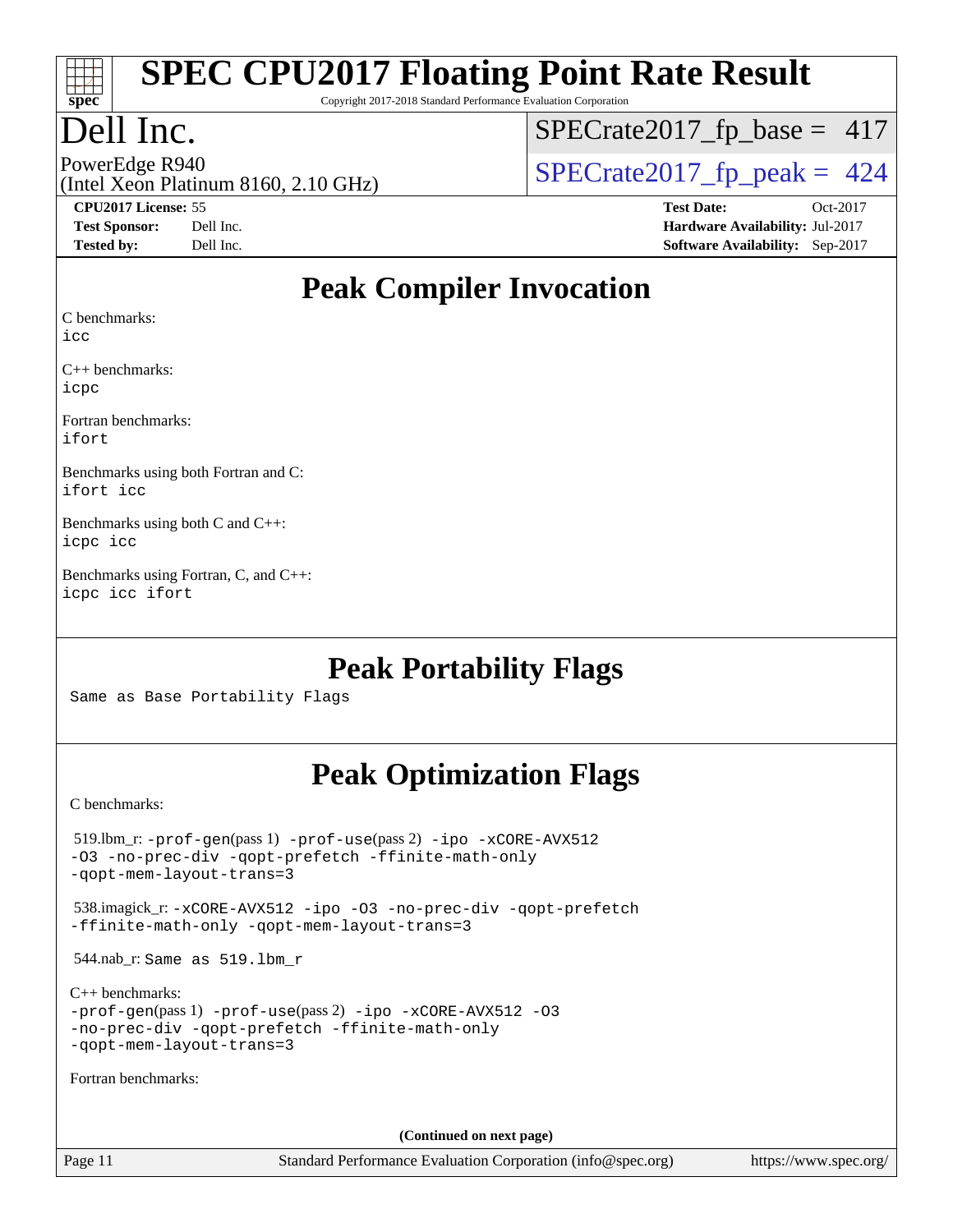

Copyright 2017-2018 Standard Performance Evaluation Corporation

# Dell Inc.<br>PowerEdge R940

[SPECrate2017\\_fp\\_base =](http://www.spec.org/auto/cpu2017/Docs/result-fields.html#SPECrate2017fpbase) 417

(Intel Xeon Platinum 8160, 2.10 GHz)  $SPECTate 2017_fp\_peak = 424$ 

**[CPU2017 License:](http://www.spec.org/auto/cpu2017/Docs/result-fields.html#CPU2017License)** 55 **[Test Date:](http://www.spec.org/auto/cpu2017/Docs/result-fields.html#TestDate)** Oct-2017 **[Test Sponsor:](http://www.spec.org/auto/cpu2017/Docs/result-fields.html#TestSponsor)** Dell Inc. **[Hardware Availability:](http://www.spec.org/auto/cpu2017/Docs/result-fields.html#HardwareAvailability)** Jul-2017 **[Tested by:](http://www.spec.org/auto/cpu2017/Docs/result-fields.html#Testedby)** Dell Inc. **[Software Availability:](http://www.spec.org/auto/cpu2017/Docs/result-fields.html#SoftwareAvailability)** Sep-2017

## **[Peak Optimization Flags \(Continued\)](http://www.spec.org/auto/cpu2017/Docs/result-fields.html#PeakOptimizationFlags)**

| 503.bwaves_r: -xCORE-AVX512 -ipo -03 -no-prec-div -qopt-prefetch<br>-ffinite-math-only -qopt-mem-layout-trans=3<br>-nostandard-realloc-lhs -align array32byte                                                                |
|------------------------------------------------------------------------------------------------------------------------------------------------------------------------------------------------------------------------------|
| 549.fotonik3d_r: Same as 503.bwaves_r                                                                                                                                                                                        |
| 554.roms_r: -prof-gen(pass 1) -prof-use(pass 2) -ipo -xCORE-AVX512<br>-03 -no-prec-div -qopt-prefetch -ffinite-math-only<br>-qopt-mem-layout-trans=3 -nostandard-realloc-lhs<br>-align array32byte                           |
| Benchmarks using both Fortran and C:<br>-prof-gen(pass 1) -prof-use(pass 2) -ipo -xCORE-AVX512 -03<br>-no-prec-div -qopt-prefetch -ffinite-math-only<br>-qopt-mem-layout-trans=3 -nostandard-realloc-lhs -align array32byte  |
| Benchmarks using both C and C++:<br>-prof-gen(pass 1) -prof-use(pass 2) -ipo -xCORE-AVX512 -03<br>-no-prec-div -qopt-prefetch -ffinite-math-only<br>-qopt-mem-layout-trans=3                                                 |
| Benchmarks using Fortran, C, and C++:<br>-prof-gen(pass 1) -prof-use(pass 2) -ipo -xCORE-AVX512 -03<br>-no-prec-div -qopt-prefetch -ffinite-math-only<br>-qopt-mem-layout-trans=3 -nostandard-realloc-lhs -align array32byte |
|                                                                                                                                                                                                                              |
| <b>Peak Other Flags</b>                                                                                                                                                                                                      |
| C benchmarks:<br>$-m64 - std= c11$                                                                                                                                                                                           |
| $C++$ benchmarks:<br>$-m64$                                                                                                                                                                                                  |
| Fortran benchmarks:<br>$-m64$                                                                                                                                                                                                |
| Benchmarks using both Fortran and C:<br>$-m64$ $-std= c11$                                                                                                                                                                   |
| Benchmarks using both C and C++:<br>$-m64 - std= c11$                                                                                                                                                                        |
| (Continued on next page)                                                                                                                                                                                                     |

<https://www.spec.org/>